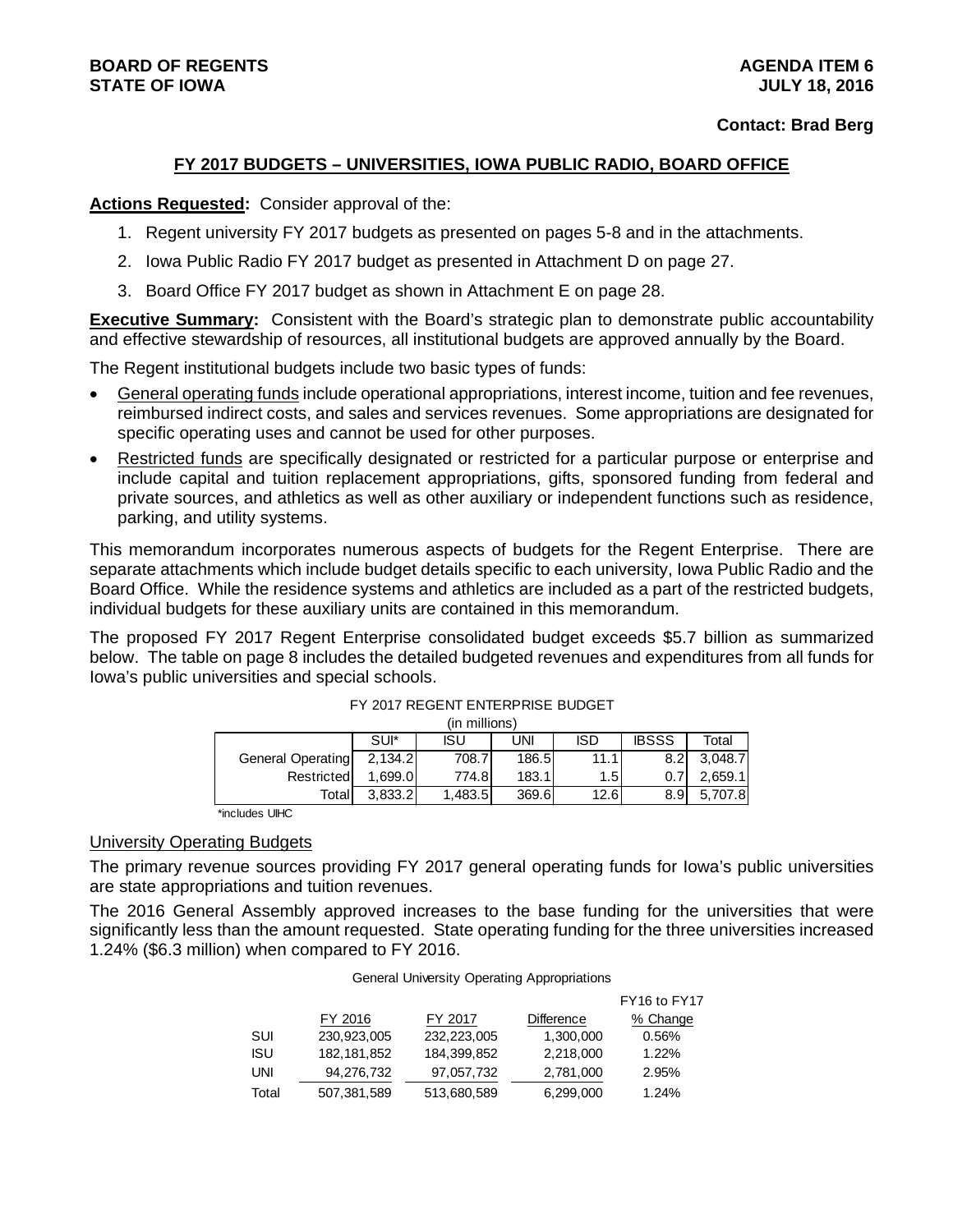#### **BOARD OF REGENTS AGENTS** AGENERATION OF REGENTS **STATE OF IOWA** PAGE 2

Last December, the Board approved the tuition rates for the 2016-17 academic year. In addition, Agenda Item 4 contains proposed increases to those rates and includes a \$300 increase for resident undergraduate students. In addition to the tuition rates, enrollment fluctuations also impact tuition revenue and the subsequent demands for academic and student support services, which also directly impact the budget. In general, these revenues will be help support the recruitment and retention of quality faculty and additional student support services including advisors and supplemental instructors.

The following chart compares FY 2016 funding sources with the FY 2017 budget for each university. UNI is more reliant on state appropriations than tuition revenue for its general fund operations while SUI and ISU state funding levels are less than one-third of total general fund operating revenues. In total, the universities continue to be more reliant on tuition revenues and less on state appropriations and the variance continues to widen.



**General University Funding Sources**

In addition to the General University budgets presented on pages 5 and 6 by expenditure type, the attachments contain an expense summary by the following functional classifications as defined by the National Association of College and University Business Officers (NACUBO). General fund expenses related to instruction, academic support, scholarships and fellowships, and plant operations and maintenance comprise approximately 83% of the combined general university expenses.

- Instruction **Contract Contract Contract Contract Contract Contract Contract Contract Contract Contract Contract Contract Contract Contract Contract Contract Contract Contract Contract Contract Contract Contract Contract**
- 
- 
- 
- 
- Public Service **Academic Support** 
	- Student Services **Institutional Support**
	- Scholarships & Fellowships  $\bullet$  Operation and Maintenance of Plant

Each university has several special purpose units that receive state funding for operations. Examples include the Hygienic Laboratory and the Iowa Flood Center at SUI, the Agriculture Experiment Station and Cooperative Extension at ISU, and Math and Science Collaborative and the Recycling and Reuse Center at UNI. Additional information regarding the FY 2017 special purpose unit budgets is provided in the attachments and all were flat-funded when compared to FY 2016.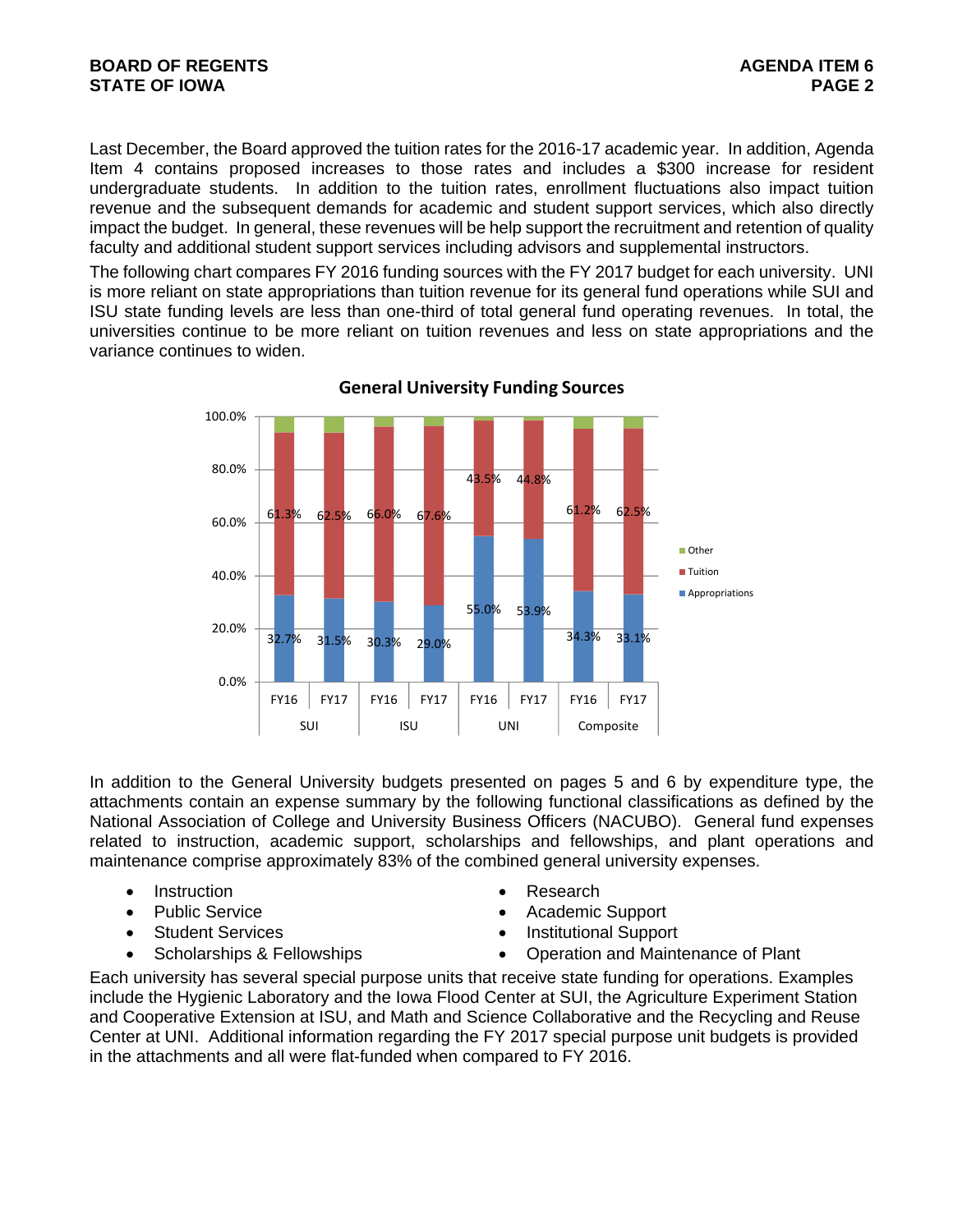#### **BOARD OF REGENTS** AGENERATION OF REGENTS AGENERATION OF REGENTS AGENERATION OF REGENTS AGENERATION OF REGENTS AGENERATION OF REGENTS AGENERATION OF REGENTS AGENERATION OF REGENTS AGENERATION OF REGENTS AGENERATION OF REGE **STATE OF IOWA** PAGE 3

#### Restricted Budgets

The university FY 2017 restricted fund budgets include capital funding approved by the General Assembly for the following projects.

| • SUI - Pharmacy Building          | \$23.0 million |
|------------------------------------|----------------|
| • ISU - Biosciences Facilities     | \$15.5 million |
| • ISU – Student Innovation Center  | $$1.0$ million |
| • UNI – Schindler Education Center | \$15.9 million |

In addition, the university restricted fund budgets include an allocation of the \$32.4 million tuition replacement appropriation to replace the tuition revenue pledged on Academic Building Revenue Bonds.

The restricted budgets also include \$3.0 million (allocated 35/35/30 among SUI, ISU and UNI) for the Regent Innovation Fund to support economic development projects. The universities will provide a oneto-one match of these funds for capacity-building infrastructure in areas related to technology commercialization, entrepreneurship and business growth.

#### Athletic Budgets

Each of the Regent universities hosts a multitude of intercollegiate athletic events that attract many alumni and friends to the campus each year. The athletic departments are independent entities included in the restricted fund budgets. The proposed FY 2017 athletic revenue budgets total \$188.5 million. Details for each university's athletic budget are included in the attachments.

|            |                  | <b>Athletic Revenues</b> |             |
|------------|------------------|--------------------------|-------------|
|            | FY 2016          | FY 2017                  |             |
|            | <b>Estimates</b> | <b>Budget</b>            | Difference  |
| SUI        | 96,715,000       | 102, 125, 415            | 5,410,415   |
| <b>ISU</b> | 74,138,216       | 72,400,561               | (1,737,655) |
| UNI        | 13,522,321       | 14,017,960               | 495,639     |
| Total      | 184,375,537      | 188.543.936              | 4.168.399   |

#### Residence System Budgets

Residence systems, which include dining services, are self-supporting operations that do not receive state-appropriated funds for operations or capital improvements; they are included in the restricted fund budgets. Residence system FY 2016 revenue budgets total approximately \$227 million for the three universities.

The Board received the FY 2017 residence system preliminary budgets as part of the residence system governance report presented in February. Each university has since updated their respective residence system budgets to reflect updated occupancy and expense projections. The residence systems are expected to house more than 23,500 students this fall. The proposed detailed budgets for each university residence system are provided in the attachments.

|                                      |   |             |            | <b>University Residence Systems</b><br>FY 2017 Budgets |    |             |     |             |             |            |            |
|--------------------------------------|---|-------------|------------|--------------------------------------------------------|----|-------------|-----|-------------|-------------|------------|------------|
|                                      |   |             | <b>SUI</b> |                                                        |    |             | ISU |             |             | <b>UNI</b> |            |
|                                      |   | Preliminary |            | Final                                                  |    | Preliminary |     | Final       | Preliminary |            | Final      |
| Revenues                             | S | 79,738,691  |            | 80,955,157                                             | S. | 105,067,016 | S.  | 105,502,044 | 41,300,523  |            | 41,117,437 |
| <b>Expenditures for Operations</b>   |   | 59,134,228  |            | 59,788,484                                             |    | 78,714,268  |     | 79.149.296  | 28,632,127  |            | 28,346,777 |
| Debt Service and Mandatory Transfers |   | 11,306,513  |            | 11,306,513                                             |    | 17,208,660  |     | 17,208,660  | 7,871,393   |            | 7,787,260  |
| Net Revenues after Debt Service and  |   |             |            |                                                        |    |             |     |             |             |            |            |
| <b>Mandatory Transfers</b>           |   | 9,297,950   |            | 9.860.160                                              |    | 9.144.088   |     | 9,144,088   | 4,797,003   |            | 4,983,400  |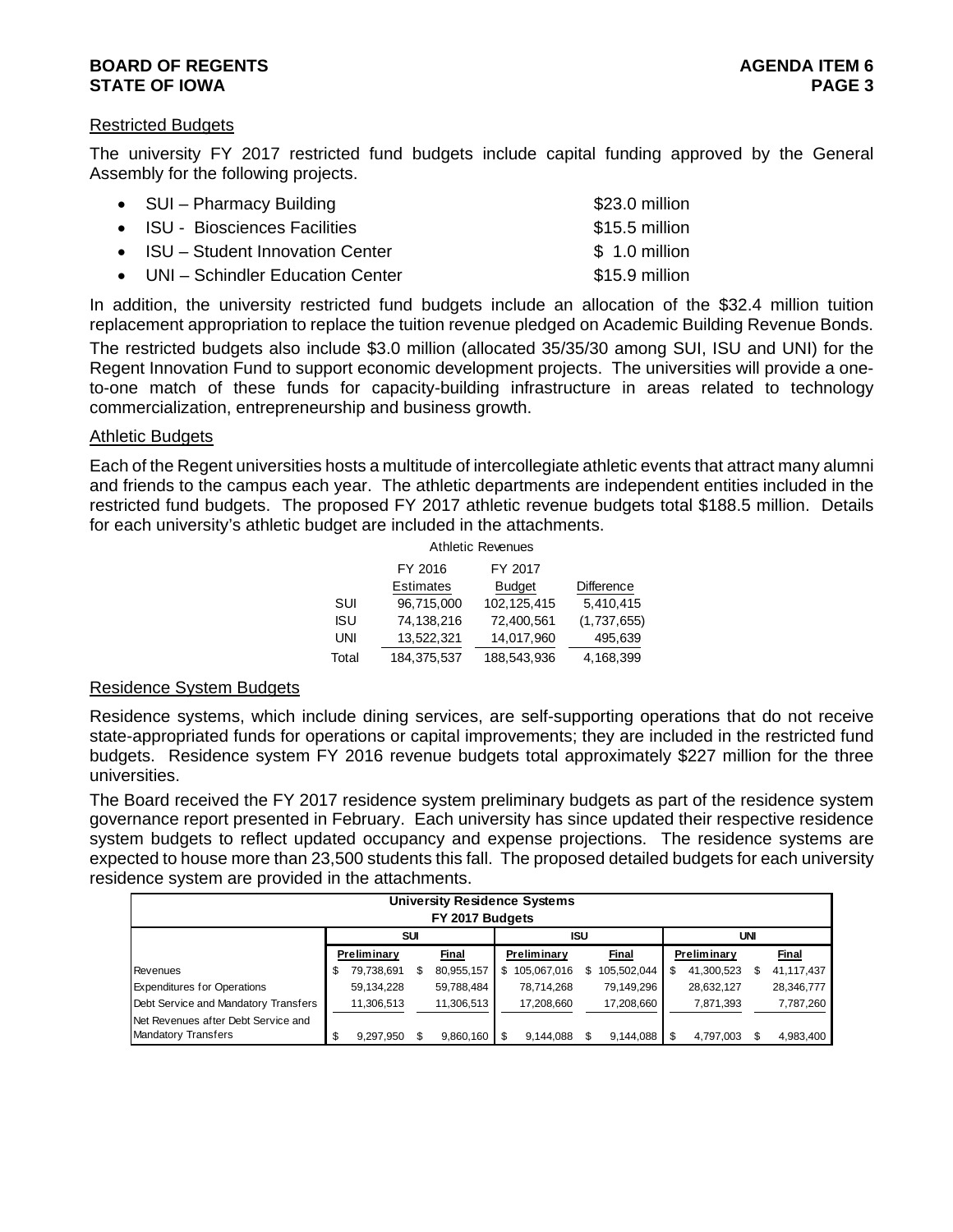#### **BOARD OF REGENTS** AGENERATION OF REGENTS AGENERATION OF REGENTS AGENERATION OF REGENTS AGENERATION OF REGENTS AGENERATION OF REGENTS AGENERATION OF REGENTS AGENERATION OF REGENTS AGENERATION OF REGENTS AGENERATION OF REGE **STATE OF IOWA** PAGE 4

#### Special Schools

The Board approved the following FY 2017 budgets for the Iowa School for the Deaf (ISD), and the Iowa Braille and Sight Saving School (IBSSS) at its June 2016 meeting. The Iowa School for the Deaf and the Iowa Braille and Sight Saving School rely heavily on state funding for their operations. Each school's base operating appropriation was increased 2.25% when compared to FY 2016 amounts.

#### **FY 2017 Special School Budgets**

|              | Operating                             | Restricted | Total     |
|--------------|---------------------------------------|------------|-----------|
| ISD.         | \$11,082,116 \$1,486,082 \$12,568,198 |            |           |
| <b>IBSSS</b> | 8.243.127                             | 718.432    | 8.961.559 |

#### Iowa Public Radio

In December 2004, the Board approved the creation of Iowa Public Radio, which includes a total of 23 radio stations at the University of Iowa (KSUI Radio Group), Iowa State University (WOI Radio Group), and the University of Northern Iowa (KUNI Radio Group).

In June 2013, the Board renewed the Public Service Operating Agreement between Iowa Public Radio and the Board of Regents. Under the operating agreement, Iowa Public Radio manages the operations of the Radio Groups on behalf of the Board of Regents and Universities consistent with FCC requirements for license control and serves as the primary fundraising entity.

For FY 2017, the General Assembly appropriated \$391,568 (0% increase) for IPR operations. University support for IPR in FY 2017 remains flat when compared to FY 2016. The proposed FY 2017 budget is contained in Attachment D on page 27.

#### Salary Policies

The Board of Regents employs about 6,400 AFSCME-covered staff in blue collar, security, technical, clerical and education units at the five institutions. The statewide collective bargaining agreement with AFSCME provides an across-the-board increase of 2.25% on July 1, 2016, and an additional 1.25% increase on January 1, 2017. Eligible merit staff members (those not at the maximum of their pay grade) will continue to receive step increases of 4.5% at their next scheduled merit increase dates, until they reach the maximum of their pay scales.

At the Board's June meeting, the Regents approved by consent that salary policies for the institutions and Board Office, and the requisite pay matrices for non-organized professional and scientific staff and for faculty at the special schools, would be approved by the Executive Director upon consultation with Board of Regents leadership. The Board also approved the salary policy and pay matrix for the nonrepresented supervisory and confidential staff in the Regent Merit System.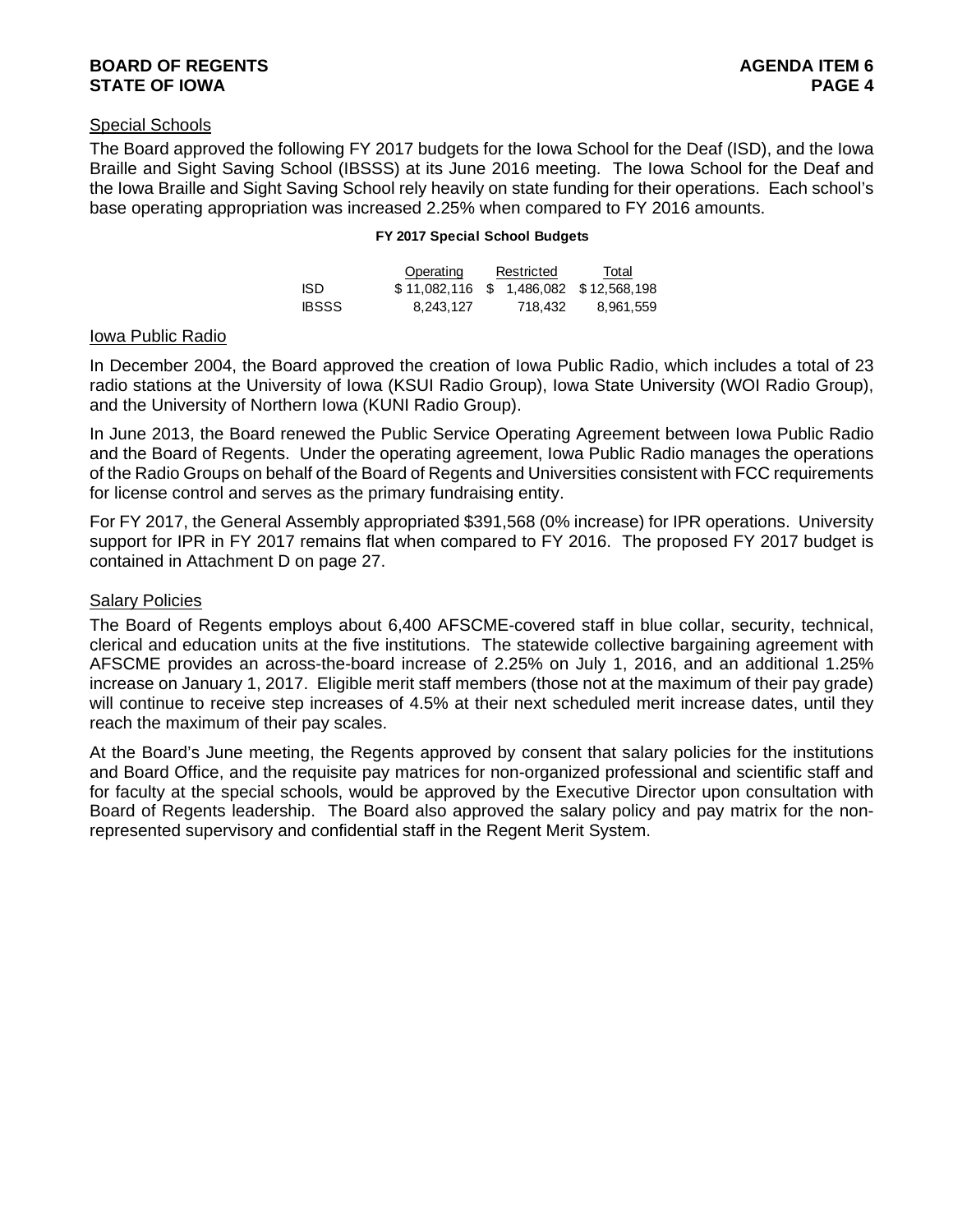|                           |                | FY 2017 GENERAL FUND OPERATING BUDGETS |                    | BOARD OF REGENTS, STATE OF IOWA |               |                 |             |                    |                           |
|---------------------------|----------------|----------------------------------------|--------------------|---------------------------------|---------------|-----------------|-------------|--------------------|---------------------------|
|                           |                |                                        | University of lowa |                                 |               |                 |             |                    |                           |
| Gen.<br>Univ.             | Hosp.<br>Univ. | Psych.<br>Hosp.                        | <b>GDD</b>         | Campus<br>Oakdale               | 호.<br>그룹<br>니 | Family<br>Prac. | <b>SCHS</b> | Purpose<br>Special | Subtotal                  |
| \$232,223,005             |                |                                        |                    | \$2,186,558                     | \$4,402,615   | \$1,788,265     | \$659,456   | \$5,969,192        | \$247,229,091             |
|                           |                |                                        |                    |                                 |               |                 |             |                    |                           |
| 1,267,995                 | 5,546,675      | 11,437                                 | 145,515            | 5,000                           |               | 7,500           |             |                    | 6,984,122                 |
| 459,794,000<br>42,648,000 | 2,984,526      | 1,314,596                              | 166,666            | 515,000                         | 151.361       |                 |             |                    | 459,794,000<br>47,780,149 |
|                           | ,333,363,889   | 25,551,673                             | 8,292,022          | 70,000                          | 2,624,944     |                 | 99,465      |                    | 1,370,001,993             |
| 125,000                   | 2,076,849      | 255,402                                |                    |                                 |               |                 |             |                    | 2,457,251                 |
| 503,834,995               | ,343,971,939   | 27,133,108                             | 8,604,203          | 590,000                         | 2,776,305     | 7,500           | 99,465      |                    | 1,887,017,515             |
| \$736,058,000 \$1         | ,343,971,939   | \$27,133,108                           | \$8,604,203        | \$2,776,558                     | \$7,178,920   | \$1,795,765     | \$758,921   | \$5,969,192        | \$2,134,246,606           |
|                           |                |                                        |                    |                                 |               |                 |             |                    |                           |
| \$267,640,000             | \$91,591,821   | \$7,844                                | \$574,196          |                                 | \$238,361     |                 | \$192,198   | \$1,763,443        | \$362,007,863             |
| 145,138,000               | 549,808,023    | 15,047,411                             | 4,926,138          | 107,419                         | 4,303,465     | 226,196         | 563,532     | 2,014,159          | 722, 134, 343             |
| 62,086,000                | 184,376,258    | 6,969,554                              | 1,339,965          | 2,005,889                       | 1,630,395     | 32,255          |             | 154,167            | 258,594,483               |
| 5,700,000                 | 8,454,386      | 234,507                                | 54.294             |                                 |               |                 |             | 58,846             | 14,502,033                |
| 480,564,000               | 834,230,488    | 22,259,316                             | 6,894,593          | 2,113,308                       | 6,172,221     | 258,451         | 755,730     | 3,990,615          | 1, 357, 238, 722          |
| 60,875,375                | 467,232,441    | 3,406,035                              | 1,194,704          | 200,150                         | 869,009       | 1,537,314       | 3,191       | 1,749,750          | 537,067,969               |
| 19,287,325                |                |                                        |                    |                                 |               |                 |             |                    | 19,287,325                |
| 5,400,000                 | 10,186,337     | 6,778                                  | 535                |                                 | 37,690        |                 |             | 87,500             | 15,718,840                |
| 36,328,000                | 30,671,693     | 1,454,754                              | 302,541            | 463,100                         |               |                 |             |                    | 69,220,088                |
| 24,000,000                | 1,650,980      | 6,225                                  | 211,830            |                                 |               |                 |             |                    | 25,869,035                |
| 735,000                   |                |                                        |                    |                                 |               |                 |             |                    | 735,000                   |
| 106,601,300<br>2,267,000  |                |                                        |                    |                                 | 100,000       |                 |             | 80,885<br>60,442   | 2,427,442<br>106,682,185  |
|                           |                |                                        |                    |                                 |               |                 |             |                    |                           |
| 255,494,000               | 509,741,451    | 4,873,792                              | 1,709,610          | 663,250                         | 1,006,699     | 1,537,314       | 3,191       | 1,978,577          | 777,007,884               |
| \$736,058,000 \$1         | ,343,971,939   | \$27,133,108                           | \$8,604,203        | \$2,776,558                     | \$7,178,920   | \$1,795,765     | \$758,921   | \$5,969,192        | \$2,134,246,606           |

#### **BOARD OF REGENTS**<br> **BOARD OF REGENTS**<br> **BOARD OF IOWA**<br>
PAGE 5 **STATE OF IOWA**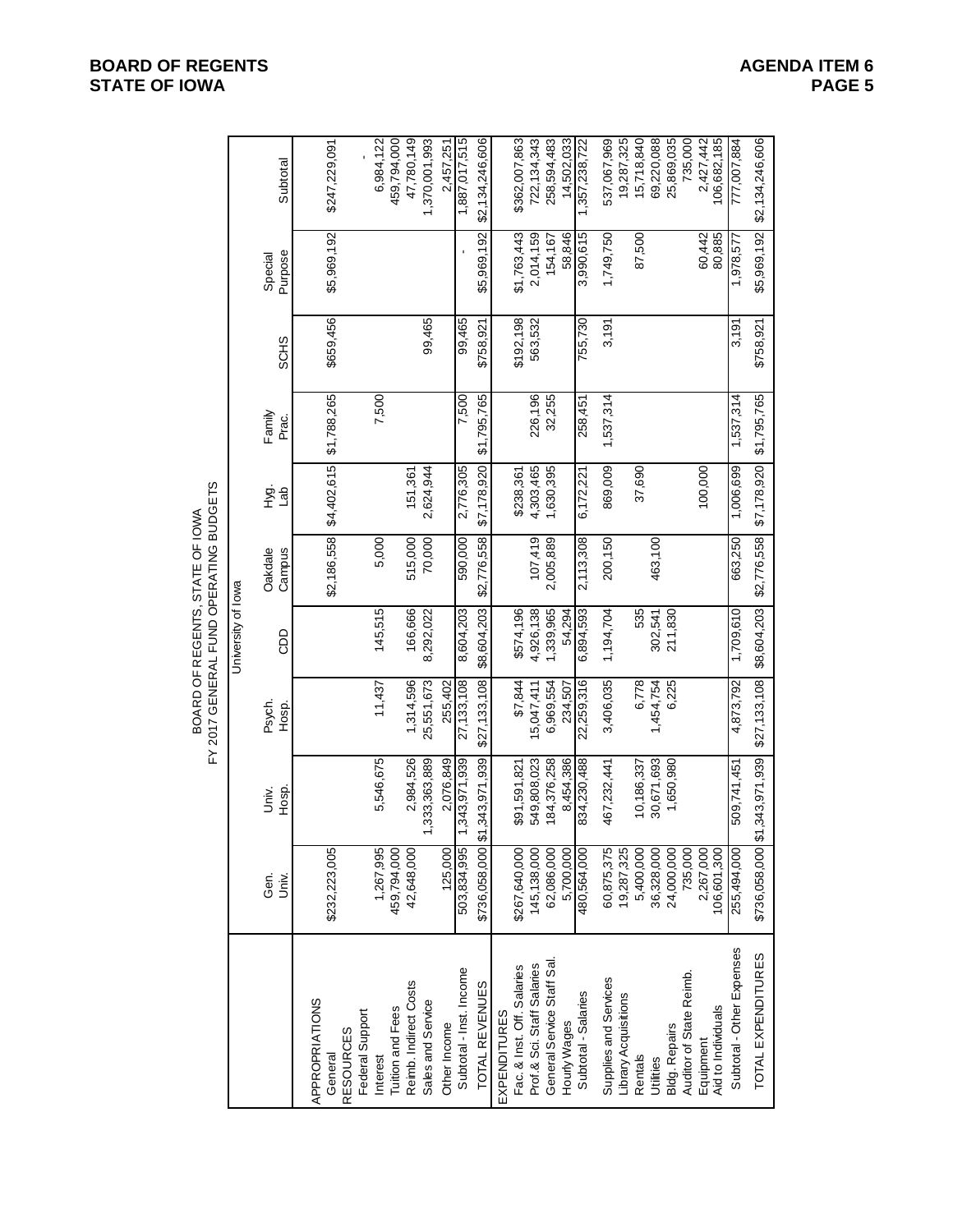# BOARD OF REGENTS, STATE OF IOWA

|                                                   |                          |                    |                      |                    | BOARD OF REGENTS, STATE OF IOWA | FY 2017 GENERAL FUND OPERATING BUDGETS (continued) |                             |                            |                 |              |                               |
|---------------------------------------------------|--------------------------|--------------------|----------------------|--------------------|---------------------------------|----------------------------------------------------|-----------------------------|----------------------------|-----------------|--------------|-------------------------------|
|                                                   |                          |                    | owa State University |                    |                                 |                                                    | University of Northern lowa |                            |                 |              |                               |
|                                                   | Gen.<br>Univ.            | Station<br>Exp.    | Coop.<br>Ex.         | Purpose<br>Special | Subtotal                        | Gen.<br>Univ.                                      | Purpose<br>Special          | Subtotal                   | GO              | <b>IBSSS</b> | Operating<br>FY 2017<br>Total |
| APPROPRIATIONS<br>General                         | \$184,399,852            | \$29,886,87        | \$18,266,722         | \$8,420,563        | \$240,974,014                   | \$97,057,732                                       | \$6,566,977                 | \$103,624,709              | \$9,805,264     | \$4,053,893  | \$605,686,971                 |
| <b>RESOURCES</b>                                  |                          |                    |                      |                    |                                 |                                                    |                             |                            |                 |              |                               |
| Federal Support<br>Interest                       | 1,889,150                | 5,405,000          | 10,000,000           |                    | 15,405,000<br>1,889,150         | 400,000                                            |                             | 400,000                    | 56,970<br>1,000 |              | 15,461,970<br>9,274,272       |
| <b>Tuition and Fees</b>                           | 430,507,000              |                    |                      |                    | 430,507,000                     | 80,588,715                                         |                             | 80,588,715                 |                 |              | 970,889,715                   |
| Reimb. Indirect Costs                             | 18,525,600               |                    |                      |                    | 18,525,600                      | 1,399,649                                          |                             | 1,399,649                  | 23,927          | 46,884       | 67,776,209                    |
| Sales and Service                                 |                          |                    |                      |                    |                                 | 505,393                                            |                             | 505,393                    | 900,155         | 3,426,897    | 1,374,834,438                 |
| Other Income                                      | 1,375,850                |                    |                      |                    | 1,375,850                       |                                                    |                             |                            | 294,800         | 715,453      | 4,843,354                     |
| Subtotal - Inst. Income                           | 452,297,600              | 5,405,000          | 10,000,000           |                    | 467,702,600                     | 82,893,757                                         |                             | 82,893,757                 | 1,276,852       | 4,189,234    | 2,443,079,958                 |
| TOTAL REVENUES                                    | \$636,697,452            | \$35,291,87        | \$28,266,722         | \$8,420,563        | \$708,676,614                   | \$179,951,489                                      | \$6,566,977                 | \$186,518,466              | \$11,082,116    | \$8,243,127  | \$3,048,766,929               |
| Fac. & Inst. Off. Salaries<br><b>EXPENDITURES</b> | \$239,500,000            | \$22,300,000       | \$6,700,000          | \$2,786,000        | \$271,286,000                   | \$75,655,138                                       | \$340,877                   | \$75,996,015               | \$3,439,814     | \$5,072,168  | 717,801,860                   |
| Prof.& Sci. Staff Salaries                        | 114,500,000              | 9,600,000          | 17,500,000           | 2,297,200          | 143,897,200                     | 36,135,659                                         | 1,066,885                   | 37,202,544                 | 2,602,635       | 343,053      | 906,179,775                   |
| General Service Staff Sal.                        | 40,200,000               | 1,875,000          | 600,000              | 230,500            | 42,905,500                      | 26,893,032                                         | 135,142                     | 27,028,174                 | 3,048,205       | 1,227,386    | 332,803,748                   |
| Hourly Wages                                      | 6,000,000                | 225,000            | 115,000              | 21,600             | 6,361,600                       | 1,884,375                                          | 61,870                      | 1,946,245                  |                 |              | 22,809,878                    |
| Subtotal - Salaries                               | 400,200,000              | 34,000,000         | 24,915,000           | 5,335,300          | 464,450,300                     | 140,568,204                                        | 1,604,774                   | 142, 172, 978              | 9,090,654       | 6,642,607    | 1,979,595,261                 |
| Supplies and Services                             | 58,265,452               | 191,877            | 3,199,322            | 2,994,913          | 64,651,564                      | 12,183,865                                         | 4,962,203                   | 17,146,068                 | 1,374,035       | 1,141,963    | 621,381,599                   |
| Library Acquisitions                              | 12,200,000               |                    |                      |                    | 12,200,000                      | 1,992,009                                          |                             | 1,992,009                  | 6,000           | 11,000       | 33,496,334                    |
| Rentals                                           | 3,000,000                | 36,000             | 115,000              | 30,350             | 3,181,350                       | 827,578                                            |                             | 827,578                    |                 |              | 19,727,768                    |
| Utilities                                         | 31,500,000               | 14,000             | 2,400                |                    | 31,516,400                      | 6,383,290                                          |                             | 6,383,290                  | 291,250         | 245,200      | 107,656,228                   |
| <b>Bldg. Repairs</b>                              | 20,000,000               | 25,000             |                      |                    | 20,025,000                      | 1,400,000                                          |                             | 1,400,000                  | 284,977         | 170,857      | 47,749,869                    |
| Auditor of State Reimb.                           | 722,000                  |                    |                      |                    | 722,000                         | 334,110                                            |                             | 334,110                    | 35,200          | 31,500       | 1,857,810                     |
| Aid to Individuals<br>Equipment                   | 8,000,000<br>102,810,000 | 600,000<br>425,000 | 15,000<br>20,000     | 30,000<br>30,000   | 8,645,000<br>103,285,000        | 15,765,966<br>496,467                              |                             | 15,765,966<br>496,467      |                 |              | 11,568,909<br>225,733,151     |
| Subtotal - Other Expenses                         | 236,497,452              | 1,291,877          | 3,351,722            | 3,085,263          | 244,226,314                     | 39,383,285                                         | 4,962,203                   | 44,345,488                 | 1,991,462       | 1,600,520    | 1,069,171,668                 |
| TOTAL EXPENDITURES                                | \$636,697,452            | \$35,291,87        | \$28,266,722         | \$8,420,563        | \$708,676,614                   | \$179,951,489                                      | \$6,566,977                 | \$186,518,466 \$11,082,116 |                 | \$8,243,127  | \$3,048,766,929               |

**BOARD OF REGENTS**<br> **BOARD OF REGENTS**<br> **BOARD OF IOWA**<br>
PAGE 6 **STATE OF IOWA**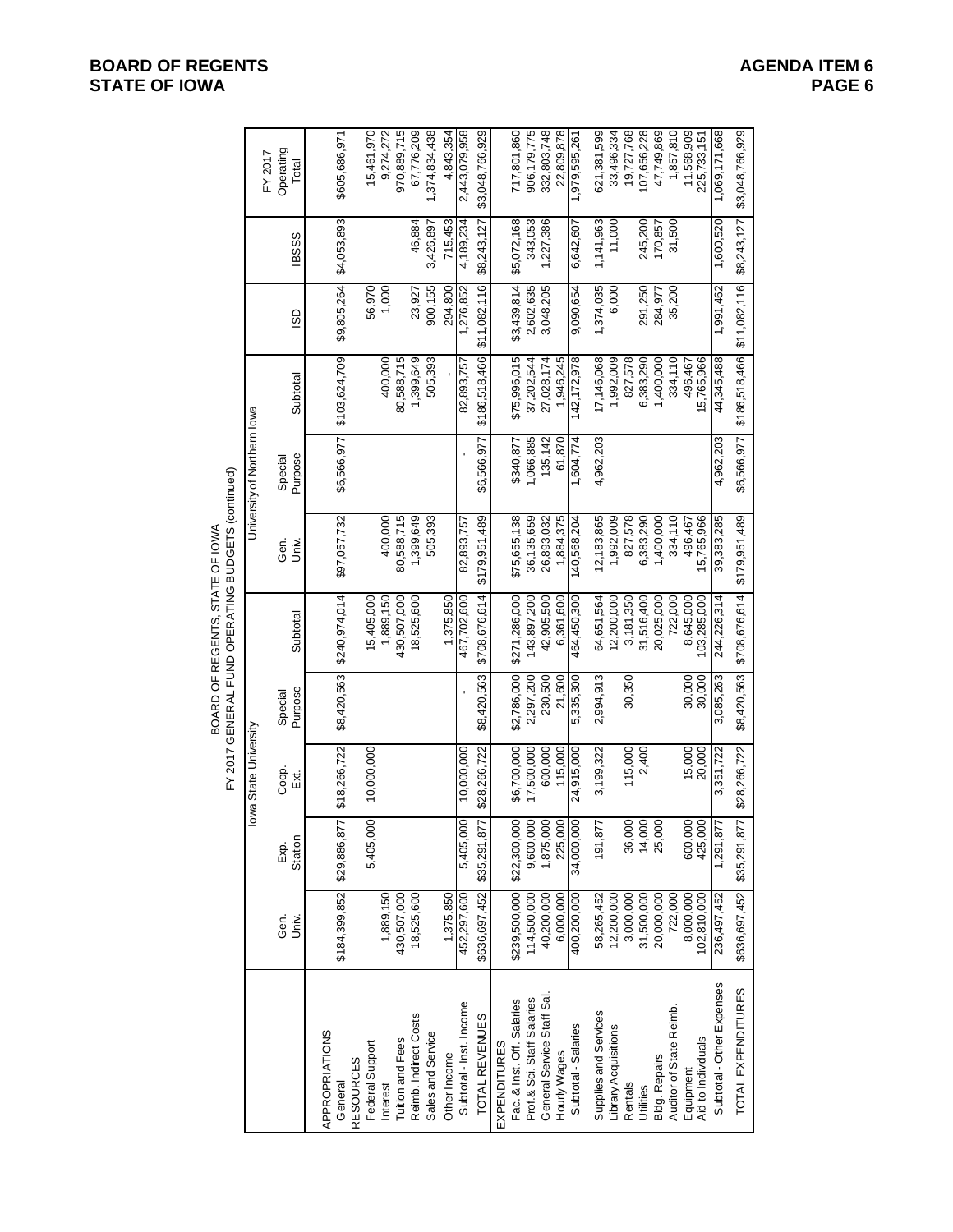|              | Restricted<br>FY 2017<br>Total | \$3,000,000<br>1,041,848<br>55,400,000<br>32,447,187 | 473,975,270<br>32,934,525<br>105,737,000 | 34,418,000<br>928,473,097<br>991,651,161 | 2,567,189,053<br>\$2,659,078,088 | \$425,650,976<br>418,691,064<br>61,435,133<br>107,885,111 | 1,013,662,284<br>768,378,594<br>31,835,185<br>19,293,995<br>261,000<br>14,369,000 |  |
|--------------|--------------------------------|------------------------------------------------------|------------------------------------------|------------------------------------------|----------------------------------|-----------------------------------------------------------|-----------------------------------------------------------------------------------|--|
|              | <b>IBSSS</b>                   |                                                      | \$618,432                                | 100.000                                  | \$718,432<br>718,432             | \$330,303                                                 | 388,129<br>330,303                                                                |  |
|              | GD                             |                                                      | \$627,023<br>525                         | 858,534                                  | 1,486,082<br>\$1,486,082         | 168,459<br>259,350<br>\$537,842                           | 321,436<br>178,995<br>965,651                                                     |  |
| <b>DGETS</b> | Š                              | \$900,000<br>3,580,973<br>15,900,000                 | 20,977,815<br>1,270,000<br>22,351,000    | 90,970,563<br>27,145,000                 | 162,714,378<br>\$183,095,351     | 20,170,605<br>6,887,133<br>\$6,080,831<br>10,910,761      | 55,378,806<br>22,000<br>900,000<br>3,900,000<br>44,049,330<br>4,698,185           |  |

|                                                                       | Restricted<br>FY 2017<br>Total | \$3,000,000<br>55,400,000<br>1,041,848<br>32,447,187                                | 473,975,270<br>32,934,525<br>34,418,000<br>105,737,000<br>928,473,097<br>991,651,161                                                  | 2,567,189,053<br>\$2,659,078,088          | 61,435,133<br>1,013,662,284<br>\$425,650,976<br>418,691,064<br>107,885,111                                                                                | 261,000<br>14,369,000<br>31,835,185<br>151,261,630<br>176,708,000<br>768,378,594<br>19,293,995<br>73,855,001<br>409,453,399                                                               | \$2,659,078,088<br>1,645,415,804                |
|-----------------------------------------------------------------------|--------------------------------|-------------------------------------------------------------------------------------|---------------------------------------------------------------------------------------------------------------------------------------|-------------------------------------------|-----------------------------------------------------------------------------------------------------------------------------------------------------------|-------------------------------------------------------------------------------------------------------------------------------------------------------------------------------------------|-------------------------------------------------|
|                                                                       | <b>IBSSS</b>                   |                                                                                     | \$618,432<br>100,000                                                                                                                  | \$718,432<br>718,432                      | \$330,303<br>330,303                                                                                                                                      | 388,129                                                                                                                                                                                   | \$718,432<br>388,129                            |
|                                                                       | GSI                            |                                                                                     | \$627,023<br>525<br>858,534                                                                                                           | 1,486,082<br>\$1,486,082                  | 168,459<br>\$537,842<br>259,350<br>965,651                                                                                                                | 178,995<br>321,436<br>20,000                                                                                                                                                              | \$1,486,082<br>520,431                          |
|                                                                       | Ξ                              | 3,580,973<br>\$900,000<br>15,900,000                                                | 20,977,815<br>1,270,000<br>90,970,563<br>22,351,000<br>27,145,000                                                                     | 162,714,378<br>\$183,095,351              | 20,170,605<br>6,887,133<br>44,049,330<br>10,910,761<br>\$6,080,831                                                                                        | 23,453,399<br>55,378,806<br>22,000<br>900,000<br>4,698,185<br>23,452,630<br>24,925,000<br>3,900,000<br>2,316,001                                                                          | \$183,095,351<br>139,046,021                    |
| FY 2017 RESTRICTED FUNDS BUDGETS<br>BOARD OF REGENTS<br>STATE OF IOWA | SU                             | 12,834,223<br>16,500,000<br>\$1,050,000<br>763,000                                  | 165,650,000<br>3,700,000<br>19,000,000<br>11,000,000<br>72,000,000<br>472,300,000                                                     | 743,650,000<br>\$774,797,223              | 120,000,000<br>44,000,000<br>263,000,000<br>\$75,000,000<br>24,000,000                                                                                    | 14,500,000<br>14,000,000<br>63,000,000<br>48,000,000<br>280,297,223<br>6,000,000<br>86,000,000                                                                                            | \$774,797,223<br>511,797,223                    |
|                                                                       | $\overline{5}$                 | \$1,050,000<br>23,000,000<br>278,848<br>16,031,991                                  | 286,102,000<br>27,964,000<br>64,386,000<br>23,418,000<br>764,644,000<br>492,106,161                                                   | \$1,698,981,000<br>1,658,620,161          | 278,352,000<br>52,715,000<br>\$343,702,000<br>30,548,000<br>705,317,000                                                                                   | 431,993,000<br>239,000<br>13,469,000<br>57,519,000<br>64,809,000<br>103,783,000<br>300,000,000<br>12,637,000<br>9,215,000                                                                 | \$1,698,981,000<br>993,664,000                  |
|                                                                       |                                | <b>Tuition Replacement</b><br>APPROPRIATIONS<br>Innovation Fund<br>Capital<br>Other | Reimbursed Indirect Costs<br>Sales and Service<br>Tuition and Fees<br>Federal Support<br>Other Income<br><b>RESOURCES</b><br>Interest | Subtotal - Inst. Income<br>TOTAL REVENUES | Salaries<br>Prof.& Sci. Staff Salaries<br>Səl<br>Fac. & Inst. Off. Salari<br>General Service Staff<br>Subtotal - Salaries<br>EXPENDITURES<br>Hourly Wages | Prof. and Scientific Supplies<br>Library Acquisitions<br><b>Building Repairs</b><br>Auditor of State<br>Debt Service<br>Plant Capital<br>Student Aid<br>Equipment<br>Rentals<br>Utilities | Subtotal - Other Expenses<br>TOTAL EXPENDITURES |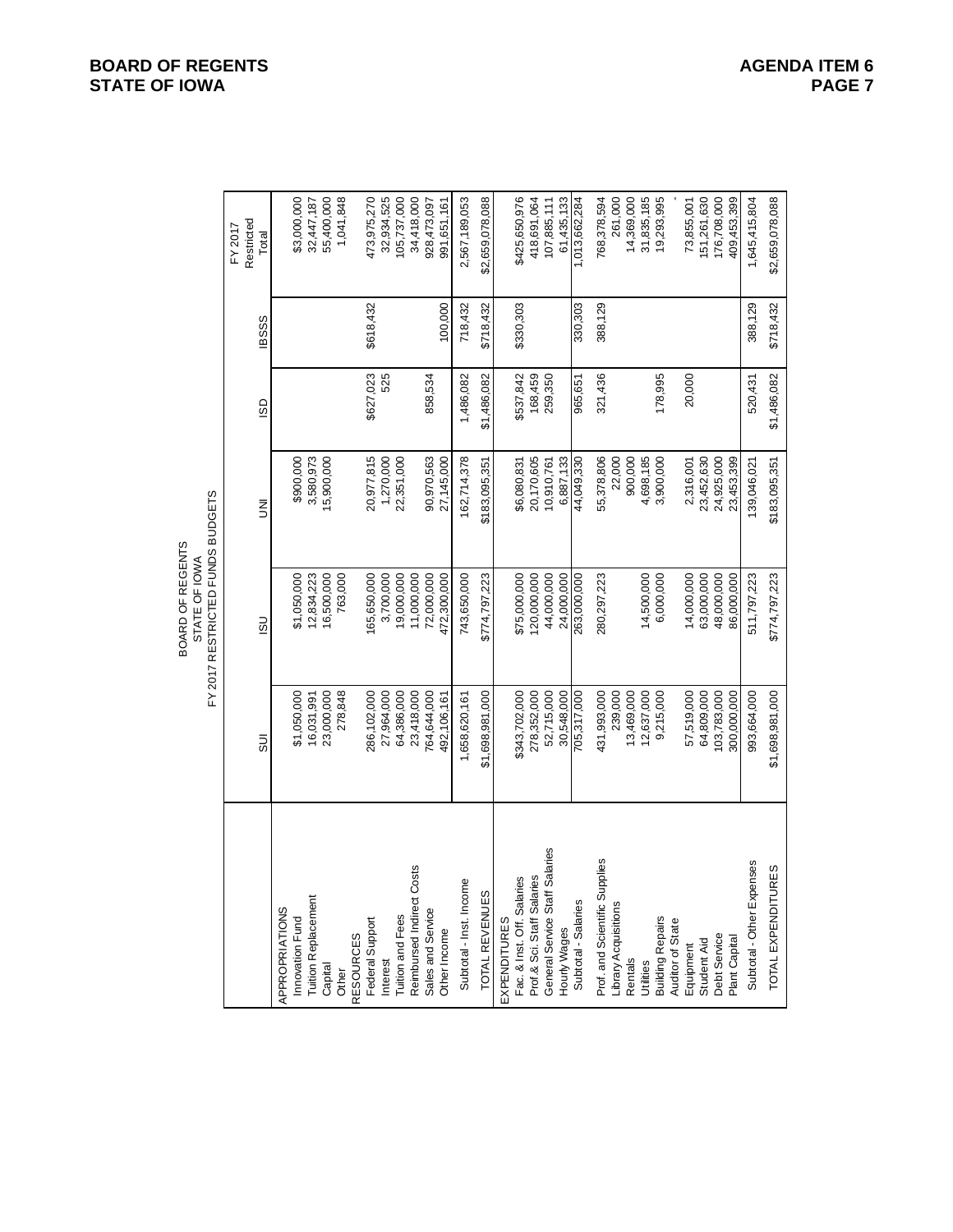|                            |                 | FY 2017 ALL FUNDS BUDGETS<br>BOARD OF REGENTS<br>STATE OF IOWA |                |              |              |                               |
|----------------------------|-----------------|----------------------------------------------------------------|----------------|--------------|--------------|-------------------------------|
|                            | $\overline{5}$  | $\overline{3}$                                                 | $\overline{5}$ | GS           | <b>IBSSS</b> | All Funds<br>FY 2017<br>Total |
|                            |                 |                                                                |                |              |              |                               |
| APPROPRIATIONS<br>General  | \$247,229,091   | \$240,974,014                                                  | \$103,624,709  | \$9,805,264  | \$4,053,893  | \$605,686,971                 |
| Supplemental-Nonrecurring  |                 |                                                                |                |              |              |                               |
| Innovation                 | 1,050,000       | 1,050,000                                                      | 900,000        |              |              | 3,000,000                     |
| Tuition Replacement        | 16,031,991      | 12,834,223                                                     | 3,580,973      |              |              | 32,447,187                    |
| Capital                    | 23,000,000      | 16,500,000                                                     | 15,900,000     |              |              | 55,400,000                    |
| Other                      | 278,848         | 763,000                                                        |                |              |              | 1,041,848                     |
| <b>RESOURCES</b>           |                 |                                                                |                |              |              |                               |
| Federal Support            | 286,102,000     | 181,055,000                                                    | 20,977,815     | 683,993      | 618,432      | 489,437,240                   |
| nterest                    | 34,948,122      | 5,589,150                                                      | 1,670,000      | 1,525        |              | 42,208,797                    |
| Tuition and Fees           | 524,180,000     | 449,507,000                                                    | 102,939,715    |              |              | 1,076,626,715                 |
| Reimb. Indirect Costs      | 71,198,149      | 29,525,600                                                     | 1,399,649      | 23,927       | 46,884       | 102, 194, 209                 |
| Sales and Service          | 2,134,645,993   | 72,000,000                                                     | 91,475,956     | 1,758,689    | 3,426,897    | 2,303,307,535                 |
| Other Income               | 494,563,412     | 473,675,850                                                    | 27,145,000     | 294,800      | 815,453      | 996,494,515                   |
| Subtotal - Inst. Income    | 3,545,637,676   | 1,211,352,600                                                  | 245,608,135    | 2,762,934    | 4,907,666    | 5,010,269,011                 |
| TOTAL REVENUES             | \$3,833,227,606 | 1,483,473,837                                                  | 369,613,817    | \$12,568,198 | \$8,961,559  | \$5,707,845,017               |
| EXPENDITURES               |                 |                                                                |                |              |              |                               |
| Fac. & Inst. Off. Salaries | \$705,709,863   | \$346,286,000                                                  | \$82,076,846   | \$3,977,656  | \$5,402,471  | \$1,143,452,836               |
| Prof.& Sci. Staff Salaries | 1,000,486,343   | 263,897,200                                                    | 57,373,149     | 2,771,094    | 343,053      | 1,324,870,839                 |
| General Service Staff Sal  | 311,309,483     | 86,905,500                                                     | 37,938,935     | 3,307,555    | 1,227,386    | 440,688,859                   |
| Hourly Wages               | 45,050,033      | 30,361,600                                                     | 8,833,378      |              |              | 84,245,011                    |
| Subtotal - Salaries        | 2,062,555,722   | 727,450,300                                                    | 186,222,308    | 10,056,305   | 6,972,910    | 2,993,257,545                 |
| Prof. and Scientific Supp. | 969,060,969     | 344,948,787                                                    | 72,524,874     | 1,695,471    | 1,530,092    | 1,389,760,193                 |
| Library Acquisitions       | 19,526,325      | 12,200,000                                                     | 2,014,009      | 6,000        | 11,000       | 33,757,334                    |
| Rentals                    | 29,187,840      | 3,181,350                                                      | 1,727,578      |              |              | 34,096,768                    |
| Utilities                  | 81,857,088      | 46,016,400                                                     | 11,081,475     | 291,250      | 245,200      | 139,491,413                   |
| <b>Bldg. Repairs</b>       | 35,084,035      | 26,025,000                                                     | 5,300,000      | 463,972      | 170,857      | 67,043,864                    |
| Auditor of State Reimb.    | 735,000         | 722,000                                                        | 334,110        | 35,200       | 31,500       | 1,857,810                     |
| Equipment                  | 59,946,442      | 22,645,000                                                     | 2,812,468      | 20,000       |              | 85,423,910                    |
| Aid to Individuals         | 171,491,185     | 166,285,000                                                    | 39,218,596     |              |              | 376,994,781                   |
| Debt Service               | 103,783,000     | 48,000,000                                                     | 24,925,000     |              |              | 176,708,000                   |
| Plant Capital              | 300,000,000     | 86,000,000                                                     | 23,453,399     |              |              | 409,453,399                   |
| Subtotal - Other Expenses  | 1,770,671,884   | 756,023,537                                                    | 183,391,509    | 2,511,893    | 1,988,649    | 2,714,587,472                 |
| TOTAL EXPENDITURES         | \$3,833,227,606 | \$1,483,473,837                                                | \$369,613,817  | \$12,568,198 | \$8,961,559  | \$5,707,845,017               |

#### **BOARD OF REGENTS**<br> **BOARD OF REGENTS**<br> **BOARD OF IOWA**<br>
PAGE 8 **STATE OF IOWA**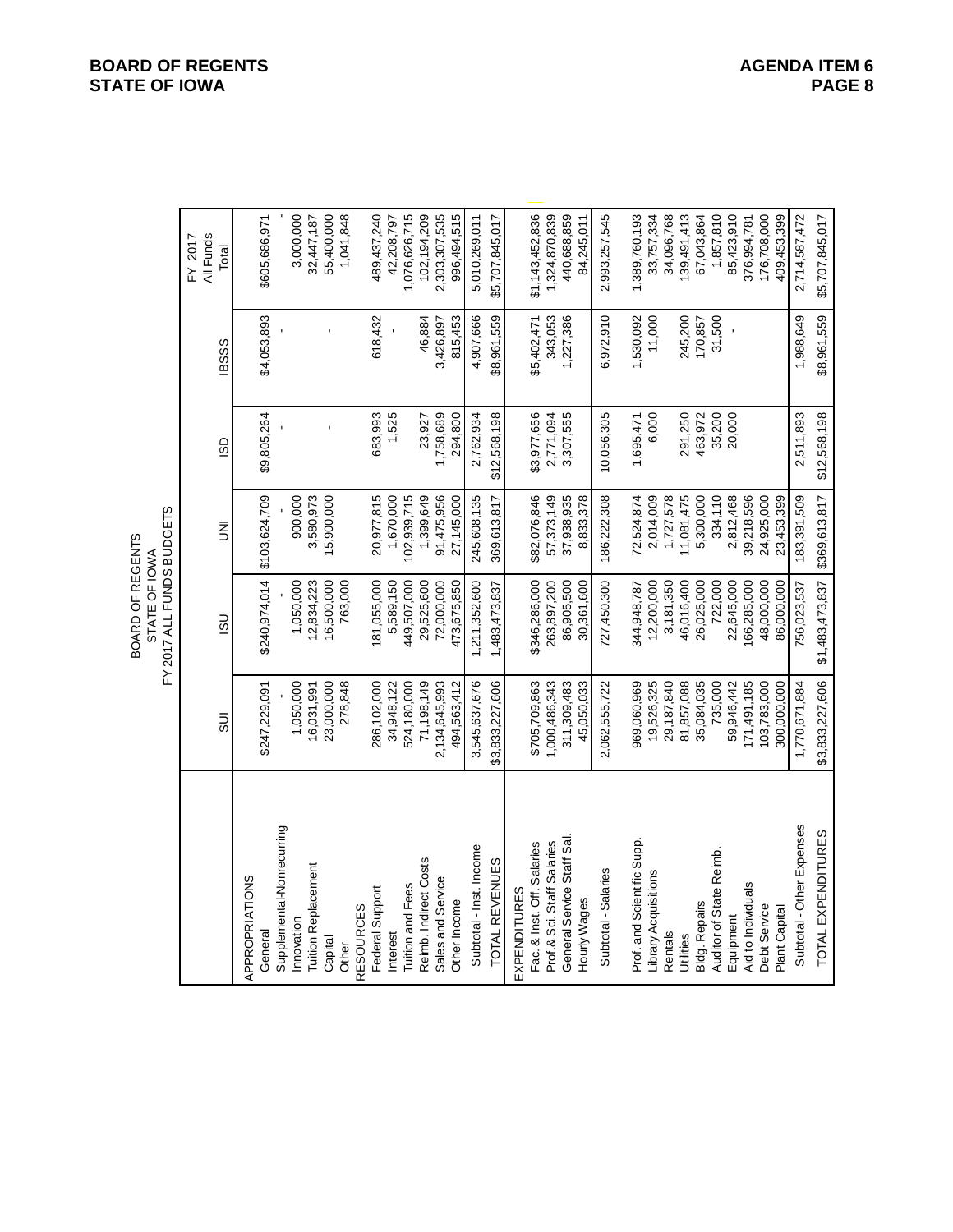#### **BOARD OF REGENTS** AGENERATION OF REGENTS AGENERATION OF REGENTS AGENERATION OF REGENTS AGENERATION OF REGENTS AGENERATION OF REGENTS AGENERATION OF REGENTS AGENERATION OF REGENTS AGENERATION OF REGENTS AGENERATION OF REGE **STATE OF IOWA AND RESERVE A LOCAL CONSUMING A LOCAL CONSUMING A LOCAL CONSUMING A LOCAL CONSUMING A LOCAL CONSUMING A LOCAL CONSUMING A LOCAL CONSUMING A LOCAL CONSUMING A LOCAL CONSUMING A LOCAL CONSUMING A LOCAL CONSUMI**

#### **FY 2017 BUDGETS – UNIVERSITY OF IOWA**

The University of Iowa academic, administrative and shared governance leaders recently collaborated to create a new, value-based budgeting process. The goal was to establish a process that empowers unit leaders to prioritize funding in order to support their respective missions and to improve financial transparency. Four guiding principles were developed to assist in shaping the FY 2017 budget:

- 1) Student Success
	- a. Increased retention and four-year graduation rates
	- b. Creation and expansion of a high-impact and well-rounded student experience
	- c. A campus-wide culture of diversity and active inclusion
	- d. Increasing the value/return-on-investment of choosing our institution
- 2) Quality Indicators
	- a. Increased attention to key AAU/Research indicators (i.e. academy memberships, citations/awards, federal and non-federal research grants)
	- b. New and increased faculty/interdisciplinary collaborations
	- c. Accenting the balance necessary between "an AAU aim" and success in our core values of teaching and student success
	- d. Development and use of key performance indicators (for teaching, research, students)
- 3) Our Values
	- a. Protection of and investment in existing areas of excellence and unique advantage
	- b. Exploration of new areas that will shape and build a successful and sustainable UI future
	- c. Disinvestment in other areas as necessary to enable success in areas of strength
	- d. Collaboration and alignment of efforts, in order to be effective stewards of our resources, build the scale of our excellence, and add value
- 4) Our Future
	- a. The creation of transformative societal impact
	- b. True interdisciplinary collaboration, aligned to maximize our shared success
	- c. The quality and strategic mix of student the drive for life-long leaders and learners
	- d. Exploration and celebration of risk-taking that enables short- and long-term excellence

#### SUI FY 2017 General University Operating Budget

Tuition revenues comprise 62.5% of the \$736 million General University revenue budget with 31.5% coming from state appropriations. Projected changes in these revenue sources, as well as indirect cost recoveries and interest income, result in \$30.9 million in incremental revenue; approximately 4.4% greater than the FY 2016 budget.

| FY 2016 Budget                    | \$705.1 million |              |
|-----------------------------------|-----------------|--------------|
| Revenue Changes:                  |                 |              |
| Appropriation                     | 1.3             | million      |
| Tuition                           |                 | 27.2 million |
| Indirect Cost Recoveries/Interest | 2.4             | million      |
| Revenue Increase                  | 30.9            | million      |
| FY 2017 Budget                    | 736.0           | million      |



The General University's FY 2017 operating appropriation of \$232.2 million is 0.6% greater (\$1.3 million) than the FY 2016 state funding amount.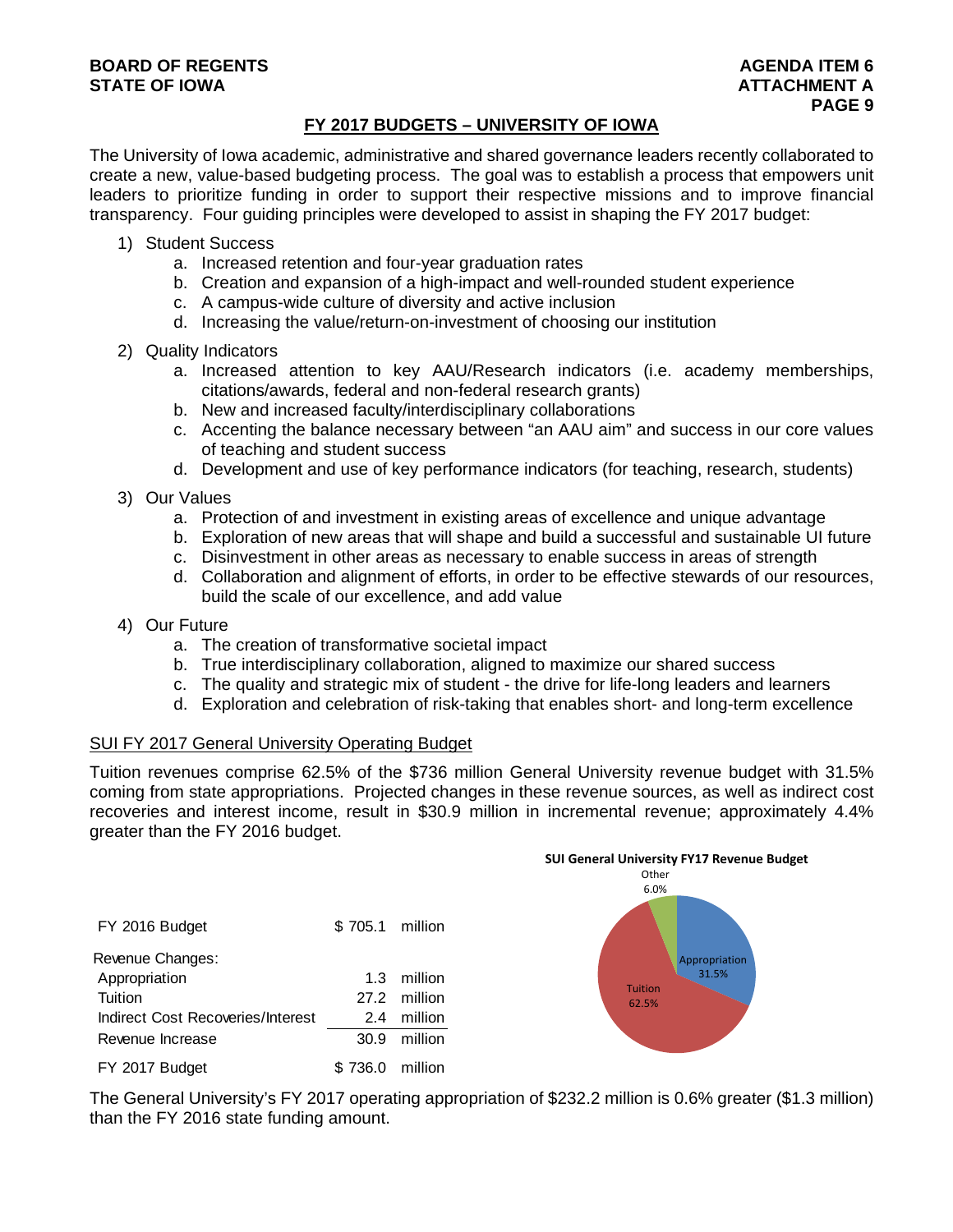#### **BOARD OF REGENTS AGENTS** AGENDA ITEM 6 **STATE OF IOWA AND RESERVE A LOCAL CONSUMING A LOCAL CONSUMING A LOCAL CONSUMING A LOCAL CONSUMING A LOCAL CONSUMING A LOCAL CONSUMING A LOCAL CONSUMING A LOCAL CONSUMING A LOCAL CONSUMING A LOCAL CONSUMING A LOCAL CONSUMI**

## **PAGE 10**

In December 2015, the Board approved a 3% increase (\$200) to undergraduate resident tuition for 2016- 17 to match the increase that was approved for ISU and UNI for the previous academic year. In addition, the Board approved 1.9% increase for nonresident undergraduates and for most graduate and professional students. (Agenda Item 4 proposes additional increases to the rates previously approved by the Board.) The University anticipates its largest freshman class ever in FY 2017 including a higher number of Iowa resident students and improved retention. Graduate student enrollment, which has declined in recent years, is projected to decrease again in FY 2017. In total, the University is projecting incremental tuition revenue \$27.2 million when compared to the FY 2016 budget.

Current projections indicate indirect cost recoveries will increase \$3 million in FY 2017 from a higher indirect cost rate and anticipated federal research activities. This increase is partially offset by an expected \$400,000 decline in interest income.

Reallocating resources toward institutional priorities is a fundamental part of budget development. The collegiate and administrative units plan to internally reallocate/reprioritize \$4 million within their budgets from to support strategic initiatives. Many of these reallocations support student success initiatives and competitive salary adjustments for faculty.

The FY 2017 General Fund budget allowed for \$10.8 million of incremental dollars to support the University's mission and provide breakthrough opportunities for students, faculty, and staff. Each budget unit petitioned for additional resources from the President's Strategic Initiative Fund, a fund that was created to ensure the University's highest priorities receive adequate funding.

The University implemented the terms of all collective bargaining agreements, the salary policies approved by the Executive Director, and charges fringe benefits consistent with federally approved rate structures. The General Education Fund portion of the bargained salary cost increases is estimated at \$3.4 million. The cost increase includes annualization from the previous year and current year contract costs. In addition, average salary increases of approximately 2% for faculty and 1.6% for non-bargaining P&S staff are included in the budget.

In March 2016, the University completed negotiations with the federal government establishing the FY 2017 fringe benefit rates for each employee category. Annual changes in the approved rates are attributable to cumulative historic costs of covered benefits, salary changes, University driven cost saving measures, and employee utilization of benefits. For FY 2017, the benefit costs on the existing General Education Fund will increase \$3.5 million.

The University expects utility costs to increase only by \$0.3 million for FY 2017. These expenses include the General University's share of renewal and improvement costs for expanded plant and distribution systems serving the campus, energy conservation investments, and general inflationary increases for supplies, services, fuel and purchased electricity.

The projected cost of custodial services, information technology, utilities and general maintenance for new or improved General University supported buildings for FY 2017 is expected to be \$4.9 million. These buildings include the School of Music, Visual Arts, Hancher Auditorium and the Pappajohn Biomedical Discovery facility.

The \$736 million General University budget allocated by function is shown below. Expenses related to instruction, academic support, scholarships and fellowships, and plant operations and maintenance comprise approximately 84% of all general university expenses.

| General University Spending By Function |         |         |  |  |  |  |
|-----------------------------------------|---------|---------|--|--|--|--|
| (\$ in thousands)                       |         |         |  |  |  |  |
|                                         | FY 2017 | % Total |  |  |  |  |
| Instruction                             | 292,009 | 39.7%   |  |  |  |  |
| Research                                | 26,907  | 3.7%    |  |  |  |  |
| Public Service                          | 3,753   | 0.5%    |  |  |  |  |
| Academic Support                        | 113.675 | 15.4%   |  |  |  |  |
| <b>Student Services</b>                 | 24.483  | 3.3%    |  |  |  |  |
| <b>Institutional Support</b>            | 59.688  | 8.1%    |  |  |  |  |
| Operations & Maintenance of Plant       | 108,942 | 14.8%   |  |  |  |  |
| Scholarships & Fellowships              | 106,601 | 14.5%   |  |  |  |  |
| Total                                   | 736.058 | 100.0%  |  |  |  |  |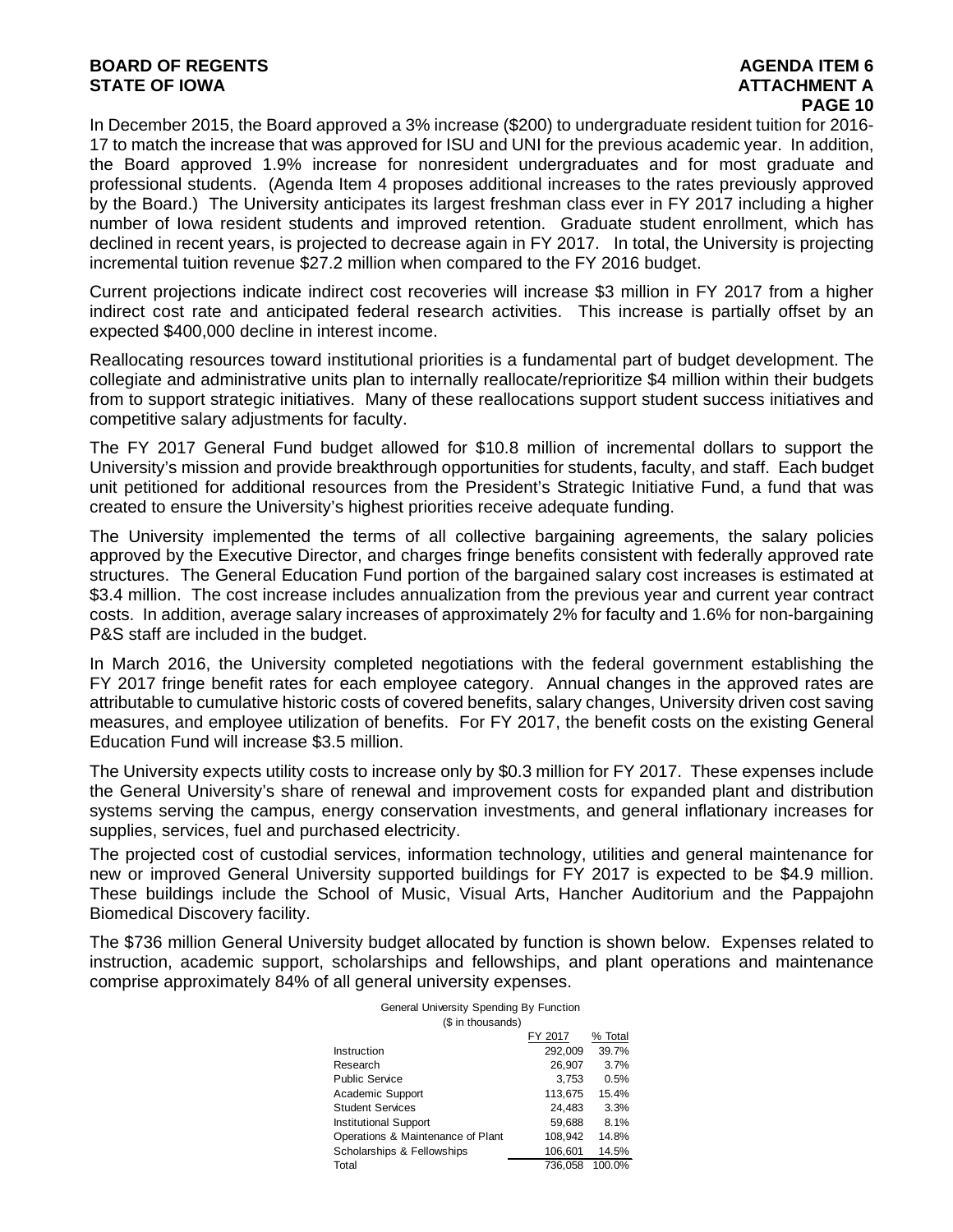#### SUI FY 2017 Special Purpose Appropriations

The proposed operating budgets for SUI's special purpose units are provided on page 5. The consolidated special purpose budget (\$6.0 million) includes Primary Health Care, State Cancer Registry, Online Advanced Placement Academy, Substance Abuse Consortium, Biocatalysis, Iowa Registry for Congenital and Inherited Disorders, Non-Profit Resource Center, Iowa Flood Center, Entrepreneurship Initiative and Economic Development.

The following chart lists SUI's special purpose units that received state operating funding for FY 2017. All special purpose units were flat-funded (0% increase) when compared to FY 2016 and most of these appropriations continue to be approximately 20% less than FY 2009 amounts .

**FY 2017**

|                                         | FY 2017               |
|-----------------------------------------|-----------------------|
| <b>SUI SPECIAL PURPOSE UNITS</b>        | <b>APPROPRIATIONS</b> |
| <b>OAKDALE CAMPUS</b>                   | 2,186,558             |
| <b>HYGIENIC LABORATORY</b>              | 4,402,615             |
| <b>FAMILY PRACTICE</b>                  | 1,788,265             |
| SCHS - CANCER. HEMOPHILIA. HIGH RISK IN | 659.456               |
| PRIMARY HEAI TH CARE                    | 648,930               |
| STATE OF IOWA CANCER REGISTRY           | 149.051               |
| SUBSTANCE ABUSE CONSORTIUM              | 55,529                |
| <b>BIOCATALYSIS</b>                     | 723,727               |
| <b>BIRTH DEFECTS REGISTRY</b>           | 38,288                |
| ECONOMIC DEVELOPMENT                    | 209,279               |
| ONLINE PLACEMENT ACADEMY                | 481,849               |
| <b>IOWA FLOOD CENTER</b>                | 1.500.000             |
| <b>ENTREPRENEURSHIP</b>                 | 2,000,000             |
| WATERMAN NONROFIT RESOURCE CTR          | 162.539               |

#### University of Iowa Hospitals and Clinics (UIHC)

The proposed FY 2017 UIHC budget of \$1.34 billion is provided on page 5.

In FY 2017, the strategic focus for UIHC will continue to center on offering a broad spectrum of clinical services to all patients, serving as the primary teaching hospital for the state, and providing a base for innovative research to improve health care. The following three commitments are identified in the strategic plan and were key drivers in developing the FY 2017 operating budget.

- 1. Innovative Care
	- Care Delivery UIHC will be recognized as a state and national leader in efficient health care delivery models that emphasize quality-driven patient experience.
	- Clinical Programs Select UIHC clinical services will be leaders in the state and national market by offering cutting edge clinical services, robust clinical research and strong training opportunities.
- 2. Excellent Service
	- Patient Satisfaction Patients and families will be highly satisfied with their entire UIHC experience in all settings.
	- Referring Physician Satisfaction UIHC will be recognized by referring physicians for its efficient and effective support to their patients.
	- Staff, Faculty and Volunteer Engagement Staff, faculty and volunteers are valued and engaged in the pursuit of UIHC's vision.
- 3. Exceptional Outcomes
	- Safety UIHC will provide a continuously improving, safe environment for all patients and staff at all times.
	- Clinical Outcomes UIHC will use a continuous improvement process to achieve exceptional clinical outcomes.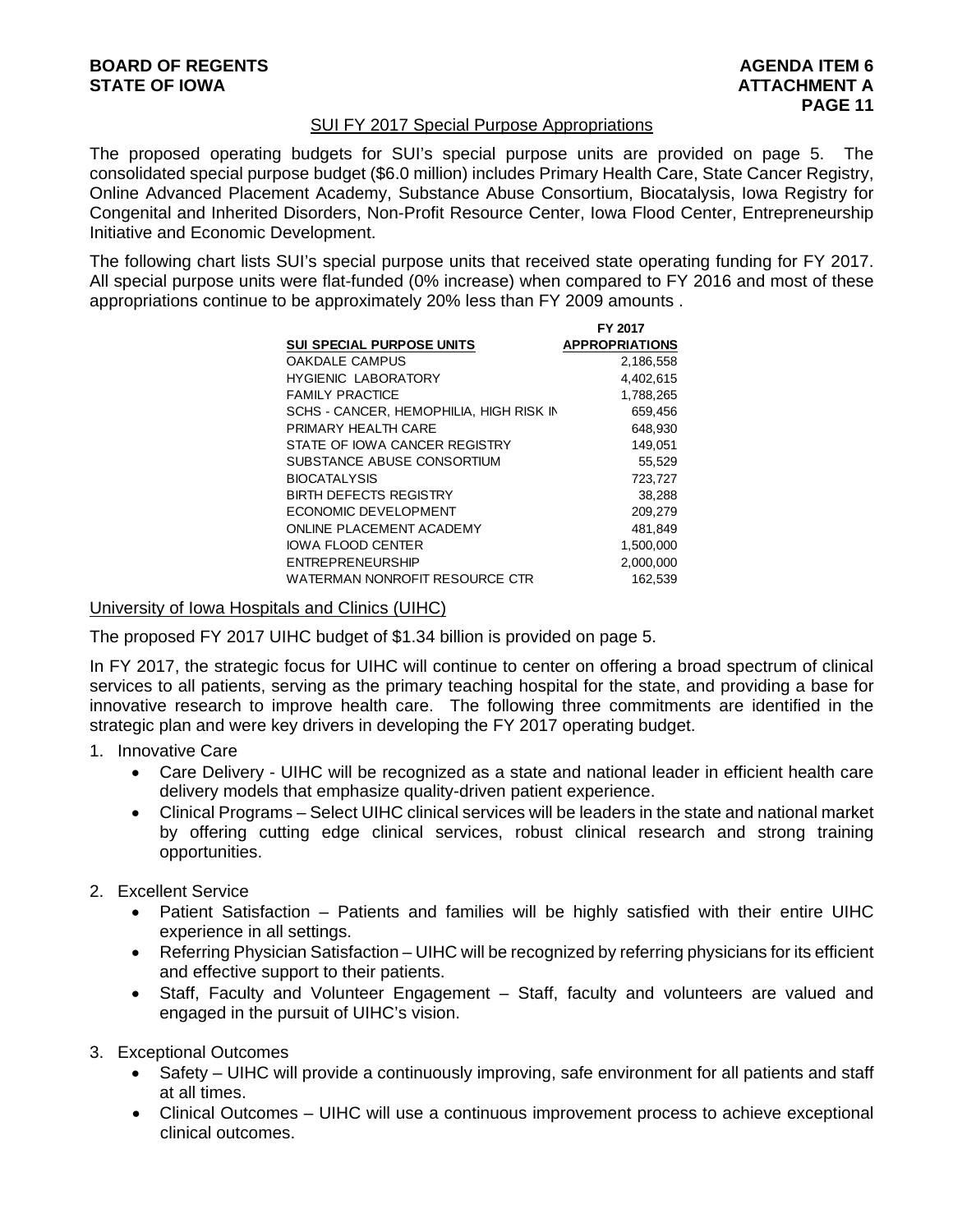#### **BOARD OF REGENTS AGENTS** AGENDA ITEM 6 **STATE OF IOWA AND RESERVE A LOCAL CONSUMING A LOCAL CONSUMING A LOCAL CONSUMING A LOCAL CONSUMING A LOCAL CONSUMING A LOCAL CONSUMING A LOCAL CONSUMING A LOCAL CONSUMING A LOCAL CONSUMING A LOCAL CONSUMING A LOCAL CONSUMI**

# **PAGE 12**

Revenue challenges faced in FY 2016 include the privatization of the Medicaid program in April 2016. The State of Iowa moved substantially all of the Medicaid population to Managed Medicaid Organizations (MCOs). This is a significant change that affected 560,000 people covered by Medicaid and roughly 45,000 UIHC patients. These changes will require management of new administrative processes for the Medicaid MCO's, including adjustments to authorization, credentialing and billing processes.

UIHC reports that the healthcare industry is experiencing ever-increasing challenges to maintain funding sources while keeping operating expenses manageable. Wage increases are impacted by collective bargaining agreements, market competitive salaries and the associated benefit costs. An average "allin" salary increase of around 3.9% is projected for next year due to base salary increases consistent with contract negotiations and minimal changes in the fringe benefit pool rates. Medical and surgical supply costs are estimated to rise 2.2% or more due to price increases and changes in technology. Pharmaceutical cost increases are anticipated at approximately 7.5%.

Additional net revenues are required in FY 2017 to achieve the budgeted 3.5% operating margin. These additional net revenues will be achieved through new volumes and a 6% rate increase approved by the Board in April 2016. Market data indicate that UIHC continues to have lower rate adjustments when compared to academic medical center peers and other Midwest healthcare institutions. UIHC projects increasing demand for its services for FY 2017. Inpatient acute admissions are forecast to increase 3.8% with outpatient activity anticipated to grow 6%.

Other UIHC units include the Psychiatric Hospital, the Center for Disabilities and Development (CDD) and Specialized Child Health Services (SCHS). The proposed combined FY 2017 budget for these units is \$36.5 million and they are provided on page 5.

#### SUI FY 2017 Restricted Fund Budget

The Restricted Fund includes the Organized Activities Fund, the Auxiliary Enterprise Fund, the Current Restricted Fund and the Plant Fund.

- Organized Activities Fund includes medicine and dentistry practice plan funds, sports camps, conferences and institutes, mandatory fees (partial) and various publications and workshops
- Auxiliary Enterprise Fund includes Athletics, University Housing & Dining, the Iowa Memorial Union, Student Health, Recreational Services, Hancher Auditorium, Parking and Transportation, Cambus and various smaller enterprises
- Current Restricted Fund includes sponsored activities, predominately research and student financial aid funded from federal and non-federal sources
- Plant Fund includes bond proceeds and capital project receipts

Revenues are derived from federal and non-federal support for sponsored programs, sales and services, reimbursed indirect costs, fees, bond proceeds, transfers from current unrestricted funds, tuition replacement and capital appropriations.

The proposed FY 2017 Restricted Fund Budget includes the following state appropriations:

| • Pharmacy Building    | \$23.00 million |
|------------------------|-----------------|
| • Tuition Replacement  | \$16.03 million |
| • Innovation Fund      | $$1.05$ million |
| • Regent Study Centers | \$ 0.28 million |
|                        |                 |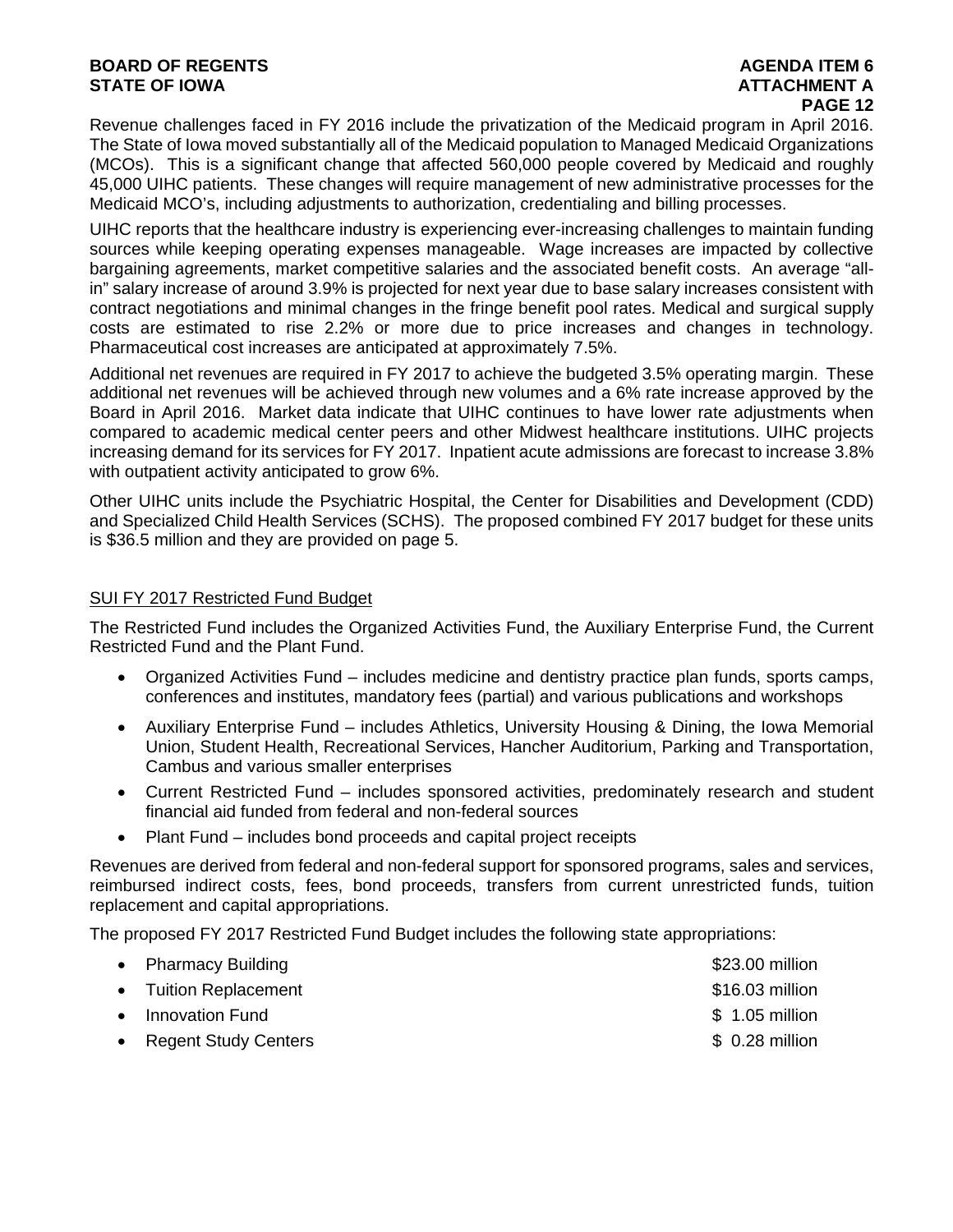#### **BOARD OF REGENTS AGENERAL LIGHT CONSUMING A LIGHT CONSUMING A LIGHT CONSUMING A LIGHT CONSUMING A LIGHT CONSUMING A LIGHT CONSUMING A LIGHT CONSUMING A LIGHT CONSUMING A LIGHT CONSUMING A LIGHT CONSUMING A LIGHT CONSUMING STATE OF IOWA ATTACHMENT A**

#### **Athletics**

The SUI Athletic Department is a self-sustaining auxiliary enterprise and receives no general university support. The University of Iowa's \$102.1 million FY 2017 athletic budget is provided on the following page. The overall revenue and expense budgets are approximately \$5.4 million higher than FY 2016 estimates.

Sports income is budgeted to increase due to an expected increase in football season ticket sales and from a tiered pricing structure for individual game tickets. Also, wrestling income spiked in FY 2016 from a special event in Kinnick Stadium but is expected to return to traditional levels for FY 2017.

Other income is expected to increase from higher Learfield contractual revenues, more athletic conference revenue distributions, and additional foundation support.

Student fees reported in the athletic budget fund the debt service on Student Recreation Services facilities financed through Athletics and remain flat when compared to FY 2016.

The Athletic Department is responsible for paying the full cost of attendance for the scholarships it awards. SUI Athletics awards the equivalent of approximately 300 scholarships at a cost of approximately \$12.7 million, which are included in the applicable sports expense lines. The scholarship amount also includes a cost of attendance stipend to scholarship athletes for academic supplies, transportation, and some personal costs as calculated by the financial aid office. The annual stipend amounts range from \$2,392 to \$3,570 and are budgeted at a total annual cost to Athletics of approximately \$990,000.

Football expenses increased in FY 2016 from additional costs from post-season participation and are expected to remain at approximately the same level for FY 2017. Expenses for women's sports are also budgeted to rise from additional scholarship expenses, salaries, travel, and equipment costs.

The Athletic Department purchases services from numerous entities within the University including, Public Safety, UIHC, parking, scholarships, utilities, university business services and residence services. The projected total FY 2017 cost to Athletics for these services is \$21.5 million.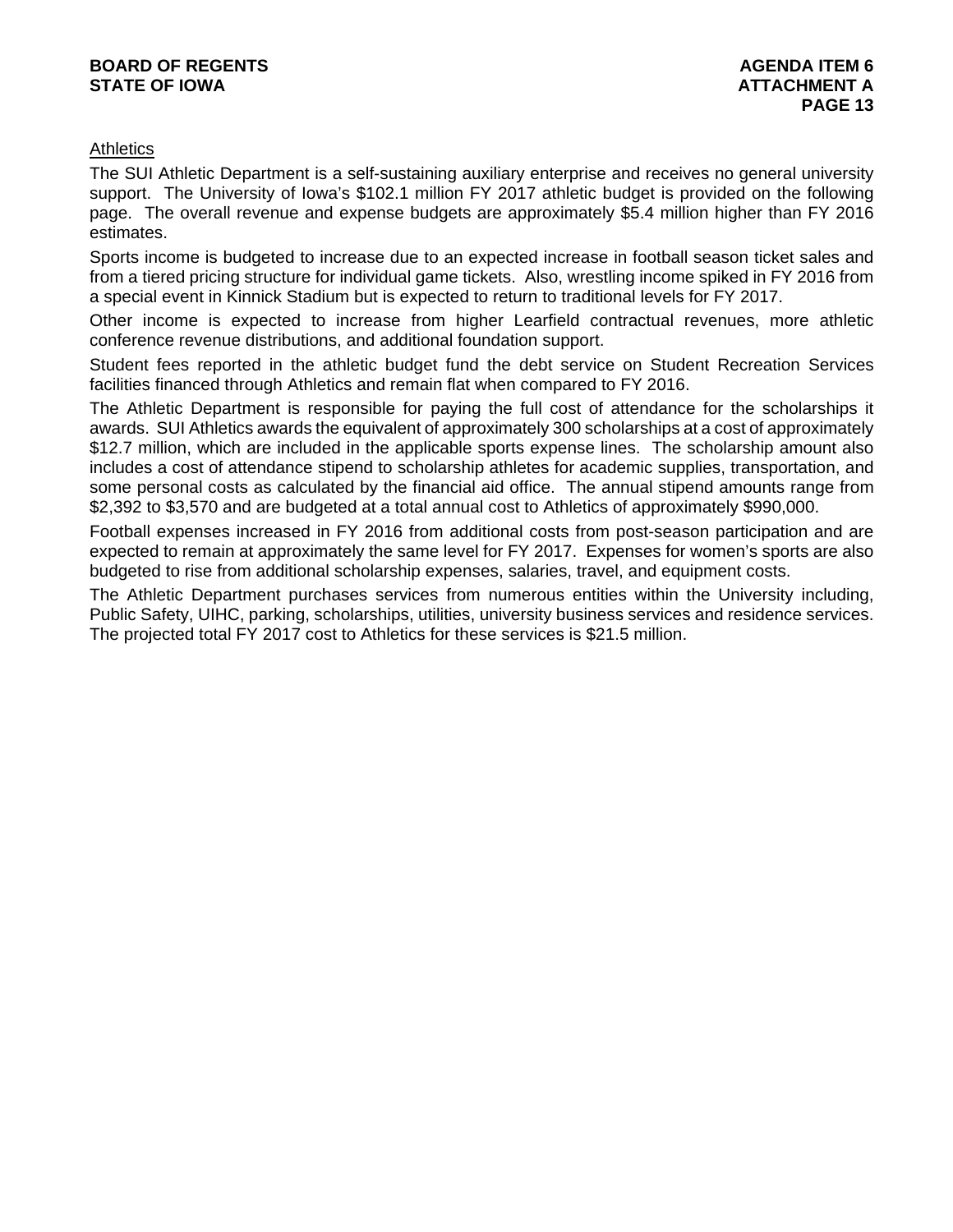## **BOARD OF REGENTS**<br> **BOARD OF REGENTS**<br> **STATE OF IOWA**<br> **ATTACHMENT A**

#### **The University of Iowa Athletics Operating Budget**

|                                           |                         | FY 2016       | FY 2016                              |            |                                      | FY 2017       |              |
|-------------------------------------------|-------------------------|---------------|--------------------------------------|------------|--------------------------------------|---------------|--------------|
|                                           |                         | <b>Budget</b> | <b>Estimate</b>                      |            |                                      | <b>Budget</b> |              |
| <b>INCOME</b>                             |                         |               |                                      |            |                                      |               |              |
| <b>Men's Sports</b>                       |                         |               |                                      |            |                                      |               |              |
| Football                                  | \$                      | 19,551,915    | \$                                   | 19,728,464 | \$                                   |               | 24,202,132   |
| <b>Basketball</b>                         |                         | 3,932,192     |                                      | 3,825,298  |                                      |               | 3,932,193    |
| Wrestling                                 |                         | 550,000       |                                      | 881,875    |                                      |               | 560,000      |
| All Other                                 |                         | 12,300        |                                      | 41,963     |                                      |               | 32,700       |
| <b>Total Men's Sports</b>                 | $\overline{\mathbf{s}}$ | 24,046,407    | $\overline{\boldsymbol{\mathsf{s}}}$ | 24,477,600 | $\overline{\boldsymbol{\mathsf{s}}}$ |               | 28,727,025   |
| <b>Women's Sports</b>                     |                         |               |                                      |            |                                      |               |              |
| <b>Basketball</b>                         | \$                      | 215,000       | \$                                   | 242,036    | \$                                   |               | 225,000      |
| Volleyball                                |                         | 27,500        |                                      | 39,248     |                                      |               | 30,000       |
| All Other                                 |                         | 15,500        |                                      | 23,954     |                                      |               | 18,500       |
| <b>Total Women's Sports</b>               | $\overline{\bullet}$    | 258,000       | \$                                   | 305,238    | \$                                   |               | 273,500      |
| <b>Other Income</b>                       |                         |               |                                      |            |                                      |               |              |
| <b>Facility Debt Service/Student Fees</b> | \$                      | 650,000       | \$                                   | 650,000    | \$                                   |               | 650,000      |
| Learfield Multi Media Contract Income     |                         | 6,248,963     |                                      | 6,400,000  |                                      |               | 7,398,963    |
| <b>Athletic Conference</b>                |                         | 33,547,000    |                                      | 33,534,869 |                                      |               | 34,336,000   |
| Interest                                  |                         | 500,000       |                                      | 530,000    |                                      |               | 550,000      |
| <b>Foundation Support</b>                 |                         | 14,464,696    |                                      | 14,385,614 |                                      |               | 15,253,646   |
| <b>Foundation Premium Seat Revenue</b>    |                         | 7,630,362     |                                      | 7,383,815  |                                      |               | 7,856,381    |
| Novelties--Bookstore                      |                         | 3,300,000     |                                      | 4,155,612  |                                      |               | 3,400,000    |
| General Income                            |                         | 2,923,710     |                                      | 4,892,252  |                                      |               | 3,679,900    |
| <b>Total Other Income</b>                 | \$                      | 69,264,731    | \$                                   | 71,932,162 | \$                                   |               | 73,124,890   |
| <b>TOTAL INCOME</b>                       | \$                      | 93,569,138    | \$                                   | 96,715,000 | \$                                   |               | 102,125,415  |
| <b>EXPENSES</b>                           |                         |               |                                      |            |                                      |               |              |
| <b>Men's Sports</b>                       |                         |               |                                      |            |                                      |               |              |
| Football                                  | \$                      | 21,585,344    | \$                                   | 23,599,045 | \$                                   |               | 23,065,418   |
| Basketball                                |                         | 5,798,269     |                                      | 6,100,213  |                                      |               | 6,492,041    |
| Wrestling                                 |                         | 1,536,107     |                                      | 1,431,409  |                                      |               | 1,561,272    |
| All Other                                 |                         | 5,263,790     |                                      | 5,749,283  |                                      |               | 5,710,409    |
| <b>Total Men's Sports</b>                 | $\overline{\bullet}$    | 34, 183, 510  | \$                                   | 36,879,950 | \$                                   |               | 36,829,140   |
| <b>Women's Sports</b>                     |                         |               |                                      |            |                                      |               |              |
| <b>Basketball</b>                         | \$                      | 4,147,568     | \$                                   | 4,082,858  | \$                                   |               | 4,385,515    |
| Volleyball                                |                         | 1,624,922     |                                      | 1,637,000  |                                      |               | 1,622,842    |
| All Other                                 |                         | 10,320,486    |                                      | 10,144,084 |                                      |               | 11,188,776   |
| <b>Total Women's Sports</b>               | \$                      | 16,092,976    | \$                                   | 15,863,942 | \$                                   |               | 17, 197, 133 |
| <b>Other Expenses</b>                     |                         |               |                                      |            |                                      |               |              |
| <b>Training Services</b>                  | \$                      | 1,862,763     | \$                                   | 1,895,957  | \$                                   |               | 2,252,475    |
| Sports Information                        |                         | 635,088       |                                      | 644,269    |                                      |               | 652,147      |
| Admin. & General Expenses                 |                         | 12,070,311    |                                      | 13,694,070 |                                      |               | 15,789,116   |
| <b>Facility Debt Service</b>              |                         | 15,579,732    |                                      | 15,579,732 |                                      |               | 16,470,423   |
| Transfer-New Facility Costs/Reserves      |                         | 1,000,000     |                                      |            |                                      |               |              |
| Academic & Counseling                     |                         | 1,929,923     |                                      | 1,769,848  |                                      |               | 1,855,395    |
| <b>Buildings &amp; Grounds</b>            |                         | 10,214,835    |                                      | 10,387,232 |                                      |               | 11,079,586   |
| <b>Total Other Expenses</b>               | \$                      | 43,292,652    | \$                                   | 43,971,108 | \$                                   |               | 48,099,142   |
| <b>TOTAL OPERATING EXPENSE</b>            | \$                      | 93,569,138    | \$                                   | 96,715,000 | \$                                   |               | 102,125,415  |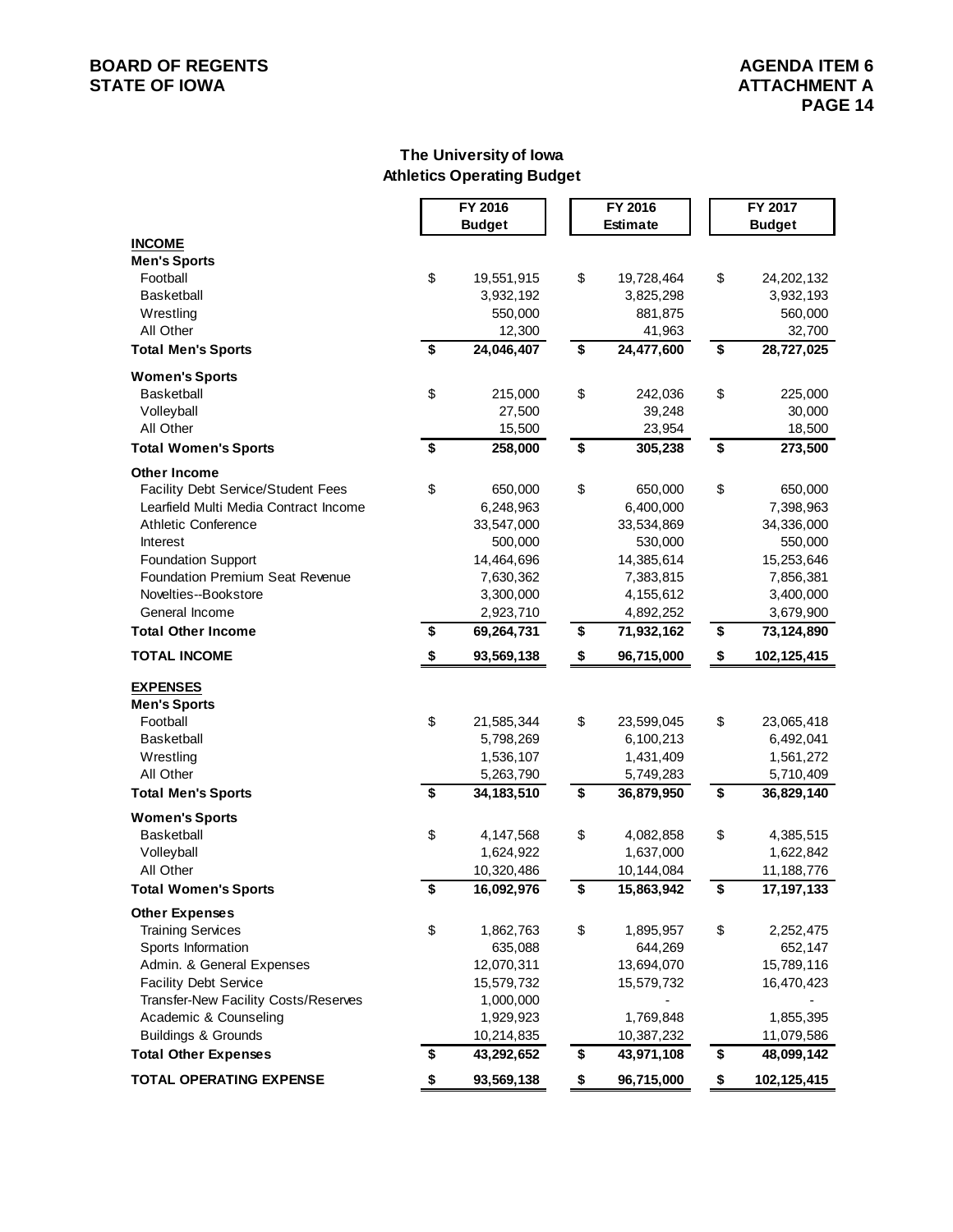#### **BOARD OF REGENTS AGENUS AGENERATION CONSUMING AGENERATION CONSUMING AGENERATION CONSUMING AGENERATION STATE OF IOWA ATTACHMENT A**

#### University Housing & Dining

The proposed FY 2017 residence system budget reflects a slight increase in net revenues compared to the preliminary budget received by the Board in February 2016 as part of the Residence System Governance Report. The net revenue increase is due primarily to higher room and board contract income from additional occupancy and from lower utility rates than earlier projected. Additional capacity to meet demand was added to the system from an additional leased property and increasing density in some residence halls.

Voluntary reserve balances at June 30, 2017 are projected to be \$15.3 million, which is less than earlier projections resulting from an expected increase in capital project spending during FY 2016 and FY 2017.

|                                              |                                   |    | <b>Preliminary</b> |               | Proposed   |
|----------------------------------------------|-----------------------------------|----|--------------------|---------------|------------|
|                                              | <b>Estimates</b><br><b>Budget</b> |    |                    | <b>Budget</b> |            |
|                                              | 2016-17<br>2015-16                |    |                    | 2016-17       |            |
| <b>OPERATIONS</b>                            |                                   |    |                    |               |            |
| Revenues                                     | \$<br>78,373,353                  | \$ | 79,738,691         | \$            | 80,955,157 |
| <b>Expenditures for Operations</b>           | 54,743,349                        |    | 59,134,228         |               | 59,788,484 |
| <b>Net Revenues</b>                          | 23,630,004                        |    | 20,604,463         |               | 21,166,673 |
| % of Revenues                                | 30.2%                             |    | 25.8%              |               | 26.1%      |
| Debt Service (due July 1)                    | 9,506,256                         |    | 10,706,513         |               | 10,706,513 |
| <b>Mandatory Transfers</b>                   | 600,000                           |    | 600,000            |               | 600,000    |
| Net After Debt Service & Mandatory Transfers | \$<br>13,523,748                  | \$ | 9,297,950          | \$            | 9,860,160  |
| % of Revenues                                | 17.3%                             |    | 11.7%              |               | 12.2%      |
| Debt Service Coverage Ratio                  | 249%                              |    | 192%               |               | 198%       |
| University Overhead Payment                  | \$<br>537,552                     | \$ | 589,516            | \$            | 529,404    |
| <b>FUND BALANCES (June 30)</b>               |                                   |    |                    |               |            |
| Operation & Maintenance Fund                 | \$<br>1,000,000                   | \$ | 1,000,000          | \$            | 1,000,000  |
| Improvement Fund                             | 10,832,045                        |    | 9,717,000          |               | 9,717,000  |
| System Fund                                  | 4,588,542                         |    | 7,518,020          |               | 4,602,298  |
| Subtotal--Voluntary Reserves                 | 16,420,587                        |    | 18,235,020         |               | 15,319,298 |
| <b>Bond Reserve Fund</b>                     | 10,540,745                        |    | 15,784,450         |               | 15,784,450 |
| <b>Bond Construction Fund</b>                | 8,516,514                         |    | 12,000,000         |               | 12,000,000 |
| Subtotal--Mandatory Reserves                 | 19,057,259                        |    | 27,784,450         |               | 27,784,450 |
| <b>Total Fund Balances (June 30)</b>         | \$<br>35,477,846                  | \$ | 46,019,470         | \$            | 43,103,748 |
| REVENUES AND EXPENDITURES DETAIL             |                                   |    |                    |               |            |
| <b>Revenues</b>                              |                                   |    |                    |               |            |
| Contracts                                    | \$<br>65,285,959                  | \$ | 66,320,027         | \$            | 67,303,500 |
| <b>Interest</b>                              | 532,716                           |    | 529,629            |               | 586,922    |
| Other Income                                 | 12,554,678                        |    | 12,889,035         |               | 13,064,735 |
| <b>Total Revenues</b>                        | \$<br>78,373,353                  | \$ | 79,738,691         | \$            | 80,955,157 |
| <b>Expenditures for Operations</b>           |                                   |    |                    |               |            |
| Salaries, Wages & Benefits                   | \$<br>23,954,420                  | \$ | 27,442,638         | \$            | 27,353,632 |
| Cost of Food or Goods Sold                   | 10,640,354                        |    | 10,860,164         |               | 11,205,509 |
| <b>Other Operating Expense</b>               | 10,522,300                        |    | 10,950,975         |               | 11,730,264 |
| <b>Utilities</b>                             | 5,609,675                         |    | 5,898,471          |               | 5,338,909  |
| Repairs & Maintenance                        | 4,016,600                         |    | 3,981,980          |               | 4,160,170  |
| <b>Total Expenditures</b>                    | \$<br>54,743,349                  | \$ | 59,134,228         | \$            | 59,788,484 |

**University of Iowa University Housing & Dining Proposed Budget 2016-17**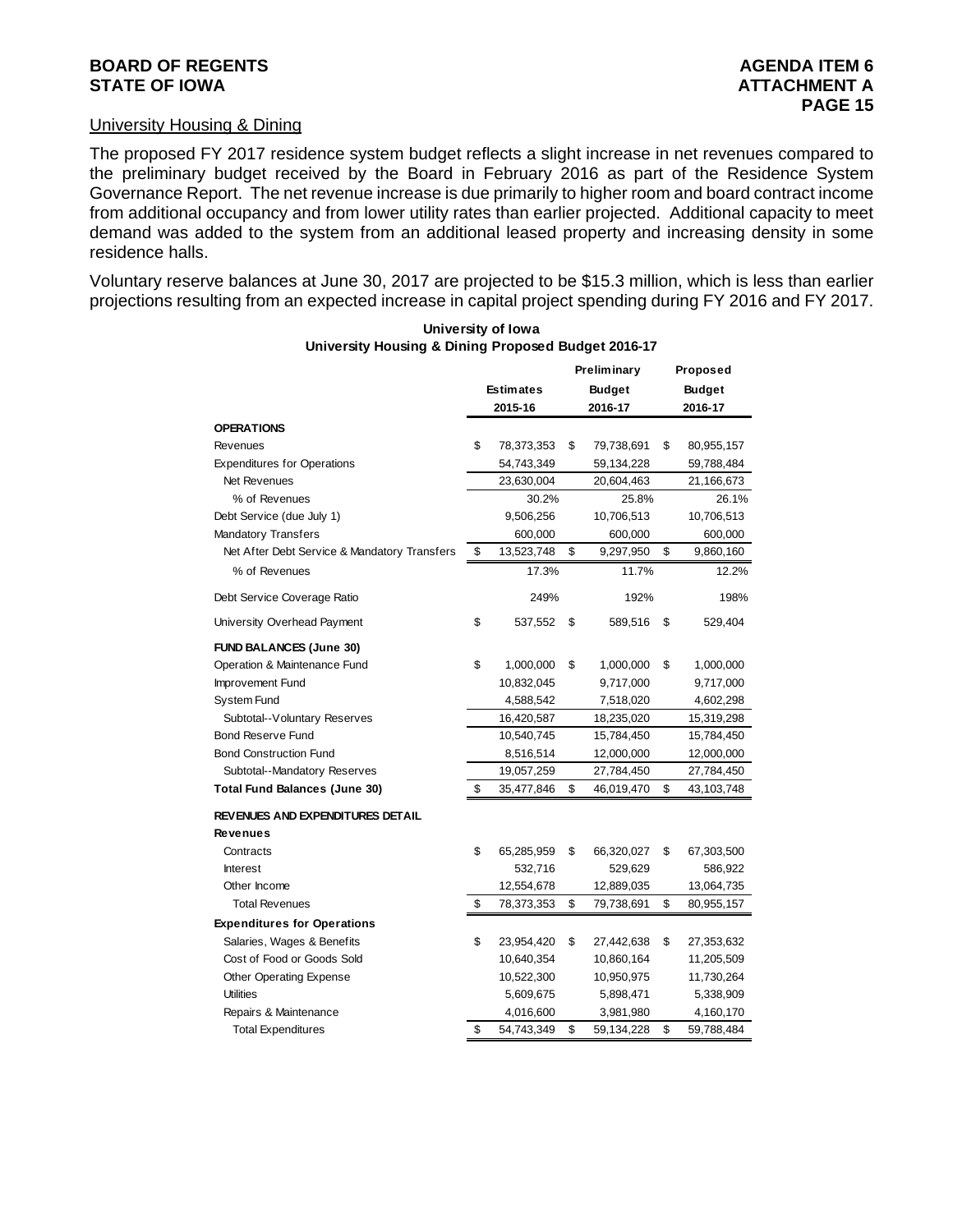#### **FY 2017 BUDGETS – IOWA STATE UNIVERSITY**

Iowa State University's 2017-2022 strategic plan reinforces the University's responsibility for student success, creating jobs and improving life for Iowans. Using the strategic plan as a foundation, the following priorities were established to guide the University's investment of its resources during FY 2017.

- Enhance Access to the ISU Experience This priority includes program enhancements that improve retention and graduation rates; decrease time-to-degree; faculty recruitment and retention in high-demand disciplines; expansion of health, wellness, and safety programs; alignment of academic support services with student needs; and solution development to meet student needs for housing, dining, recreation, health services, transportation and activities.
- Enhance Research Profile The University is committing new internal funding to expand the research enterprise and promote scholarly work by recruiting faculty in in strategic research areas, building research programs through major federal grants, expanding programs that foster graduate student and post-doc recruitment and retention, and increased recruitment of prestigious faculty.
- Promote Economic Development ISU is dedicated to promoting entrepreneurship and facilitating the formation of new businesses using ISU intellectual property; connecting faculty, staff and student resources with stakeholders to complement the State's economic development efforts; and investing in the expansion of the ISU Research Park.
- Ensure a Welcoming, Inclusive and Safe Campus This priority includes investment in initiatives that emphasize inclusion and diversity, enhanced collaboration with the City of Ames, student health and wellness, and support services that ensure a clean, safe and secure campus environment.

ISU utilizes a responsibility-centered approach to financial management to support its financial planning and budget development. The Resource Management Model provides revenue and growth incentives to units and rewards efficiency by attributing revenues and allocating costs to the major administrative units.

#### ISU FY 2017 General University Operating Budget

Tuition revenues comprise 67.6% of the \$601.2 million General University revenue budget with 29.0% coming from state appropriations. Projected changes in these revenue sources as well as indirect cost recoveries and interest income result in \$35.5 million in incremental revenue when compared to FY 2016.



The General University's FY 2017 operating appropriation of \$184.4 million is 1.2% more (\$2.2 million) than the FY 2016 state funding amount.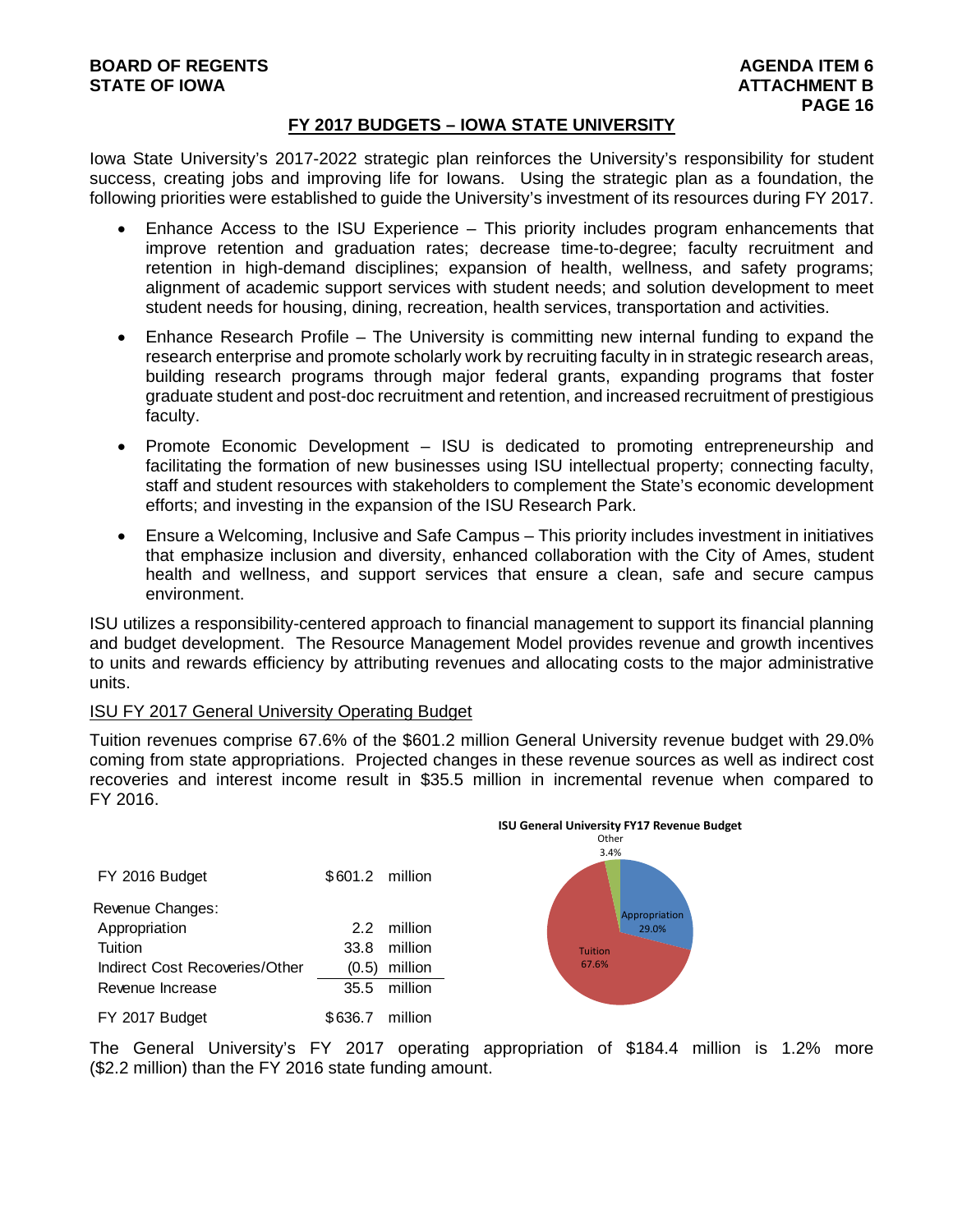#### **BOARD OF REGENTS AGENTS** AGENDA ITEM 6 **STATE OF IOWA** AND **BULGARY ATTACHMENT B**

In December 2015, the Board froze tuition (0% increase) for FY 2017 for undergraduate resident students after previously approving (September 2015) an annualized \$200 increase beginning with the Spring 2016 semester. A 3% increase for nonresident undergraduates and for graduate students was also approved last December. (Agenda Item 4 proposes additional increases to the rates previously approved by the Board.) The University expects another record year with Fall 2016 enrollment expected to be 36,500 students. The proposed tuition rates and the most recent enrollment projections are expected to generate an additional \$33.8 million in gross tuition revenue when compared to FY 2016.

Reallocating resources toward institutional priorities is a continuing part of the financial planning and budget development process. Using a mix of new funding and reallocations of existing funds, the university will invest \$49.2 million in the priorities provided below. The majority of these funding commitments were made to hire faculty and advising support, expand programs and services for international students, provide additional scholarships and financial aid, expand research, and recruit graduate students.

| Enhance Access & Student Experience   |      | \$ 19.1 million |
|---------------------------------------|------|-----------------|
| Expand Research & Scholarly Promotion | 13.7 | million         |
| Promote Economic Development          | 0.1  | million         |
| Ensure Welcoming and Safe Campus      |      | 2.2 million     |
| Faculty/Staff Recruitment & Retention |      | 14.1 million    |
| Total                                 |      | \$ 49.2 million |

The University implemented the terms of all collective bargaining agreements and the salary policies approved by the Executive Director. The average performance based salary increase is 3.4% beginning in FY 2017. This follows two consecutive years of only a 1% increase. Approximately \$12.4 million was committed to the General University's salary base for the performance-based salary increases. Market, retention and promotional adjustments accounted for an additional \$1.7 million allocation to the salary base. Employer costs associated with the insurance plans offered to faculty and P&S staff are performing well and are projected to remain flat in FY 2017.

Approximately \$1.1 million was committed to implement the AFSCME contract for merit personnel, including supervisory and confidential employees. Other FY 2017 cost increases include the commitment of \$0.6 million for incremental costs for property and liability insurance, city services, software licenses, and regulatory compliance.

The \$637 million General University budget allocated by function is shown below. Expenses related to instruction, academic support, scholarships and fellowships, and plant operations and maintenance comprise approximately 83% of all general university expenses.

| (\$ in thousands)                 |         |         |
|-----------------------------------|---------|---------|
|                                   | FY 2017 | % Total |
| Instruction                       | 254,687 | 40.0%   |
| Research                          | 14.304  | 2.3%    |
| <b>Public Service</b>             | 5,981   | 0.9%    |
| Academic Support                  | 114.459 | 18.0%   |
| <b>Student Services</b>           | 31.271  | 4.9%    |
| <b>Institutional Support</b>      | 59,431  | 9.3%    |
| Operations & Maintenance of Plant | 49.054  | 7.7%    |
| Scholarships & Fellowships        | 107,510 | 16.9%   |
| Total                             | 636.697 | 100.0%  |

## General University Spending By Function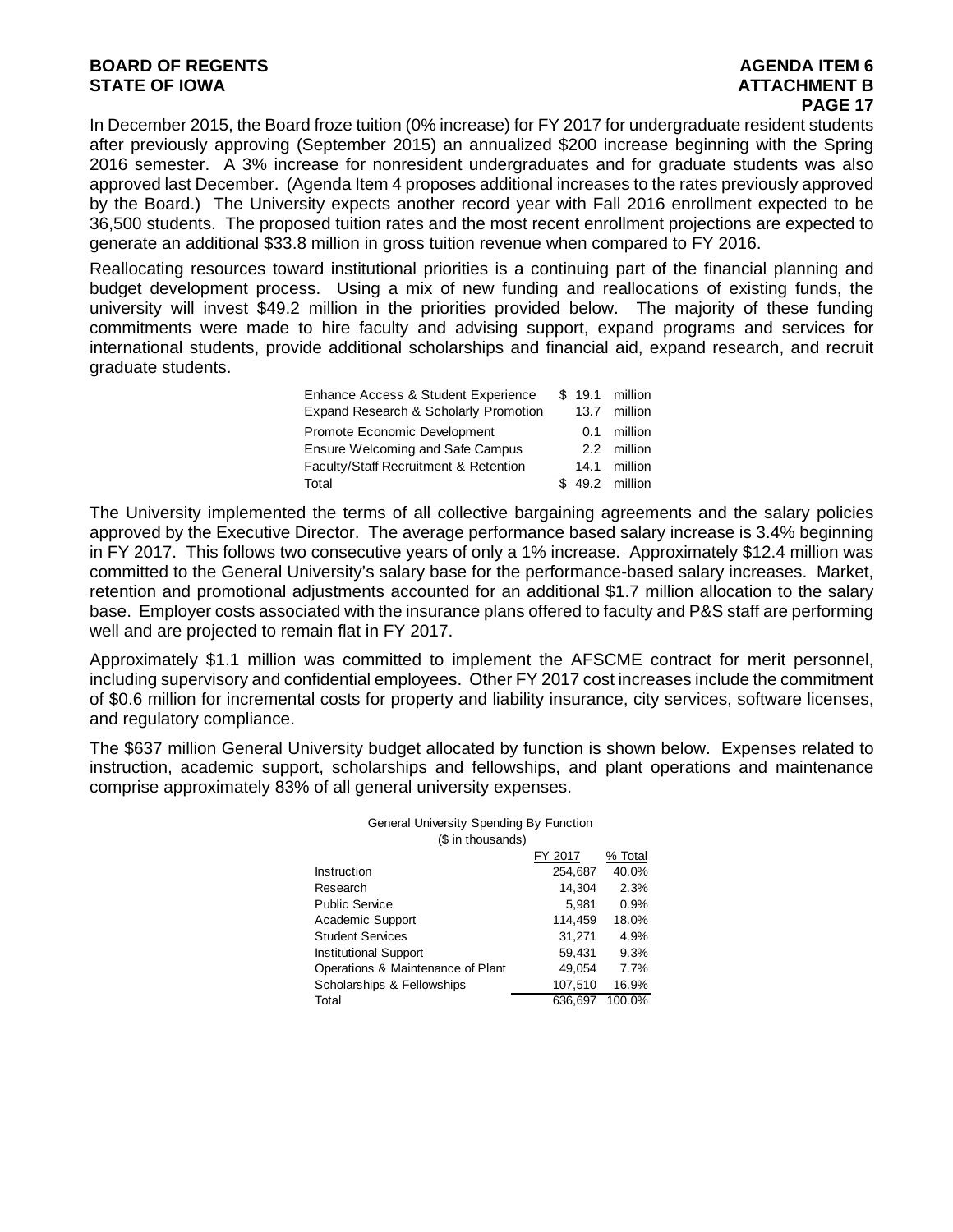#### ISU FY 2017 Special Purpose Operating Budgets

The proposed budgets for the Agricultural Experiment Station and Cooperative Extension Services are provided on page 6. ISU's consolidated special purpose budget (\$8.4 million) on page 6 includes the Leopold Center, Livestock Disease Research, the Veterinary Diagnostic Lab, the Iowa Nutrient Research Center, and Economic Development.

The chart below lists ISU's special purpose units that received state operating funding for FY 2017. All special purpose units were flat-funded (0% increase) when compared to FY 2016. With the exception of the Veterinary Diagnostic Laboratory and the Nutrient Research Center (established in FY 2014), funding for the remaining special purpose units range from 14%-20% less than FY 2009 amounts.

| FY 2017               |
|-----------------------|
| <b>APPROPRIATIONS</b> |
| 29.886.877            |
| 18,266,722            |
| 397.417               |
| 172,844               |
| 4,000,000             |
| 1,325,000             |
| 2.525.302             |
|                       |

#### ISU FY 2017 Restricted Budget

The restricted funds budget represents activities that receive targeted appropriations for specific strategic initiatives including capital appropriations, and revenues and expenditures from university units and operations that do not receive direct state appropriations. Major restricted fund revenue categories include:

- Federal Support receipts for sponsored programs and student financial aid
- Mandatory Student Fees includes health, technology, student services, student activity, etc.
- Sales and Services includes academic department service centers (Veterinary Teaching Hospital, Research Farms) and residual funds from workshops and conferences.
- Endowment Income earnings distributed from the University's endowment funds
- Auxiliary Enterprises comprised primarily of Intercollegiate Athletics, University Bookstore, Department of Residence, Memorial Union, Parking Systems, Recreational Services, Student Health Center, Reiman Gardens, and the Iowa State Center
- Private Gifts, Grants and Contracts includes nongovernmental sponsored programs from private industry, non-profit organizations, and individuals
- Plant Funds includes bond proceeds and capital project funds

The proposed FY 2017 Restricted Fund Budget also includes the following state appropriations;

| • Biosciences Facilities                   | \$15.50 million |
|--------------------------------------------|-----------------|
| • Tuition Replacement                      | \$12.83 million |
| • Innovation Fund                          | $$1.05$ million |
| • Student Innovation Center                | \$ 1.00 million |
| • Grape & Wine Institute/Nutrient Research | \$ 0.76 million |
|                                            |                 |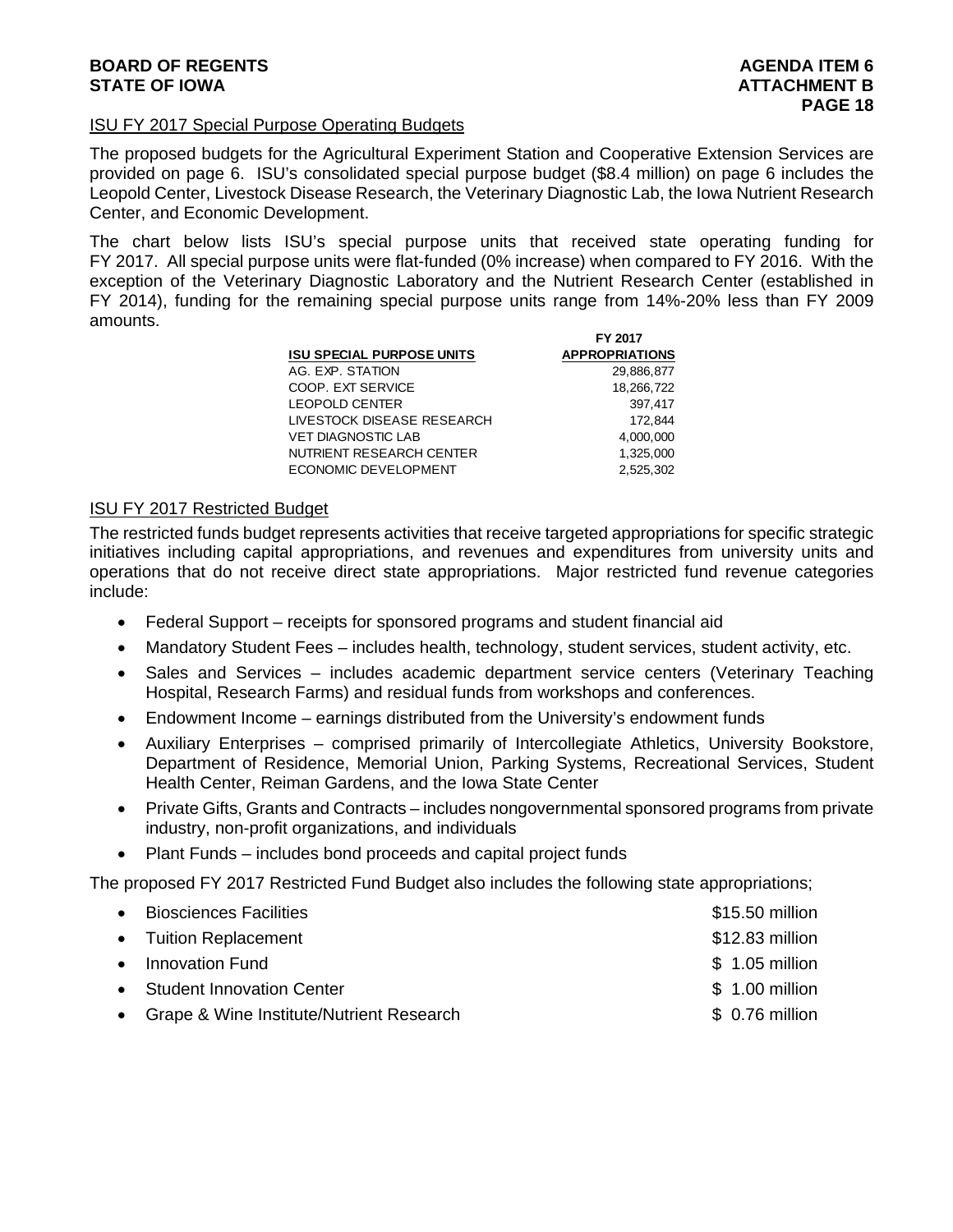#### **BOARD OF REGENTS** AGENERATION OF REGENTS AGENERATION OF REGENTS AGENERATION OF REGENTS AGENERATION OF REGENTS AGENERATION OF REGENTS AGENERATION OF REGENTS AGENERATION OF REGENTS AGENERATION OF REGENTS AGENERATION OF REGE **STATE OF IOWA** AND **BUCK ATTACHMENT B**

#### ISU Athletics

The ISU Athletic Department is a self-sustaining auxiliary enterprise and receives no general university support. The proposed FY 2017 athletic budget totals \$72 million and is provided on the following page.

FY 2017 ticket revenues are budgeted to decline from FY 2016 primarily from the away football game with the University of Iowa.

Transfers from the foundation are expected to increase in FY 2017 to offset expense increases including scholarships, facilities projects and coaching changes. The increase in foundation support is primarily from the Cyclone Club and the new South End Zone Club.

Other Revenue is expected to decline in FY 2017 largely from a nonrecurring athletic equipment sale held during FY 2016.

Salary costs for FY 2017 are approximately \$1.3 million higher than FY 2016 due to staff salary increases in accordance with approved salary policies and contractual coaching obligations.

Football game guarantee expenses will increase in FY 2017 from the competition agreements with the University of Northern Iowa and San Jose State.

Administrative operational expenses exceeded the budget in FY 2016 from transitional costs related to football and men's basketball staff. Administrative costs budgeted for FY 2017 are comparable to the original FY 2016 budget. FY 2016 estimated costs also includes contractual payments to the outgoing staffs (primarily football).

The Athletic Department is responsible for paying tuition on the scholarships it awards. ISU Athletics awards the equivalent of approximately 236 scholarships at a cost of \$7.1 million as reflected in the budget. The scholarship amount also includes a cost of attendance stipend to scholarship athletes for academic supplies, transportation, and some personal costs as calculated by the financial aid office. The annual stipend amounts range from \$2,430 to \$2,903 and are budgeted at a total annual cost to Athletics of approximately \$750,000.

The Athletic Department purchases services from numerous entities within the University including tuition and room board from scholarship payments, facilities, University services and utilities. The projected total cost to Athletics for these services is \$20.8 million.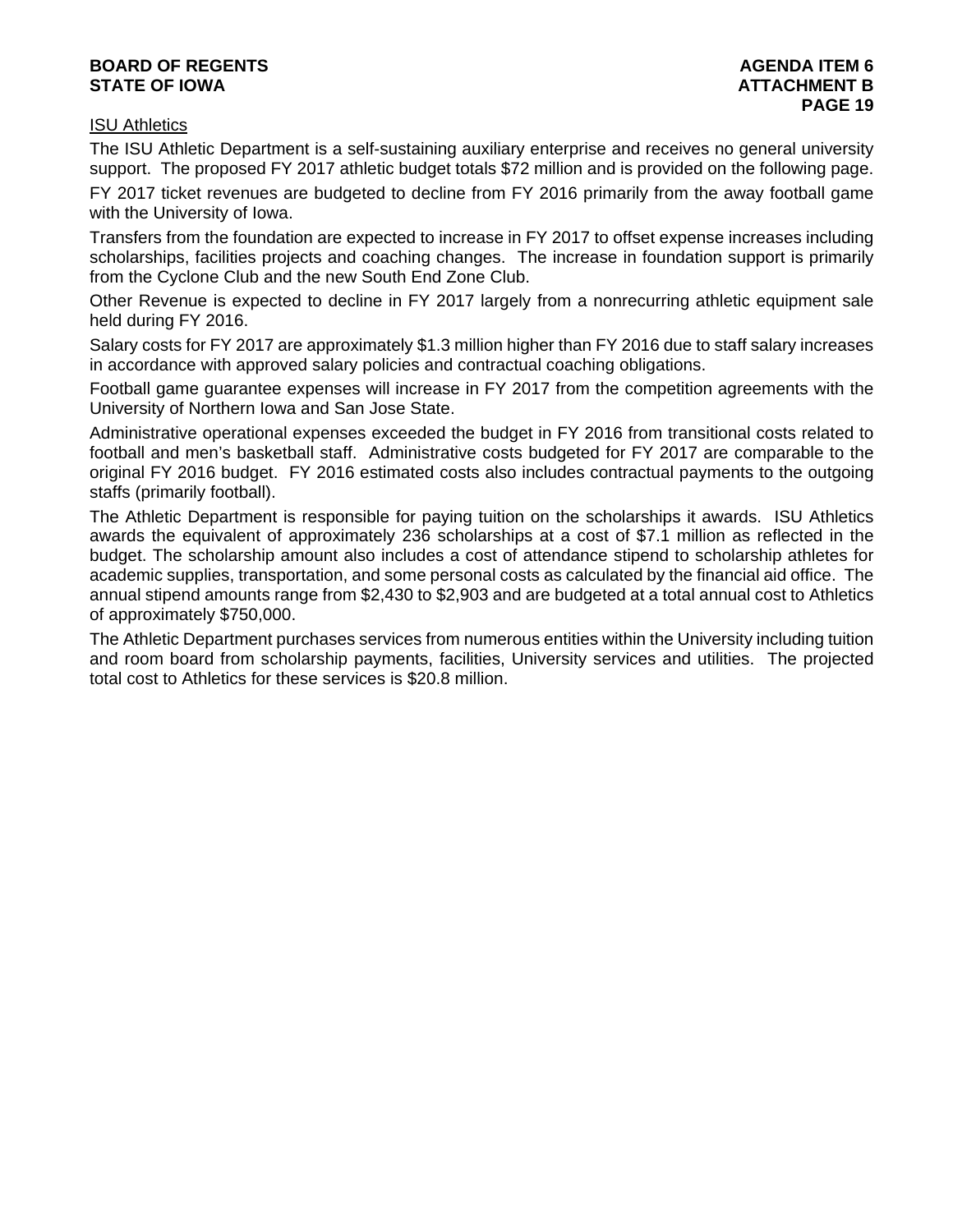## **BOARD OF REGENTS**<br> **BOARD OF REGENTS**<br> **STATE OF IOWA**<br> **BOARD OF REGENTS**

#### **IOWA STATE UNIVERSITY ATHLETICS**

|                                      | FY 2016<br><b>Budget</b> | FY 2016<br><b>Estimates</b> |            | FY 2017<br>Proposed |            |
|--------------------------------------|--------------------------|-----------------------------|------------|---------------------|------------|
| <b>REVENUES</b>                      |                          |                             |            |                     |            |
| <b>Ticket Sales:</b>                 |                          |                             |            |                     |            |
| Football                             | \$<br>9,786,683          | \$                          | 10,550,107 | \$                  | 8,724,366  |
| Men's Basketball                     | 3,800,000                |                             | 4,147,036  |                     | 3,800,000  |
| Women's Basketball                   | 465,000                  |                             | 457,063    |                     | 455,000    |
| Wrestling                            | 120,000                  |                             | 112,570    |                     | 80,000     |
| <b>Other Sports</b>                  | 335,000                  |                             | 359,936    |                     | 325,000    |
| <b>Ticket Sales:</b>                 | 14,506,683               |                             | 15,626,712 |                     | 13,384,366 |
| <b>Foundation Support</b>            | 13,510,678               |                             | 12,610,490 |                     | 14,235,469 |
| <b>Conference &amp; NCAA Revenue</b> | 29,135,990               |                             | 32,300,285 |                     | 32,183,726 |
| <b>Multi-Media Rights</b>            | 5,275,000                |                             | 5,645,557  |                     | 5,375,000  |
| <b>Post Season Revenue</b>           | 1,300,000                |                             | 138,500    |                     | 1,300,000  |
| <b>Student Fees</b>                  | 2,035,000                |                             | 2,035,000  |                     | 2,000,000  |
| Licensing                            | 900,000                  |                             | 1,020,688  |                     | 900,000    |
| <b>Game guarantees</b>               | 225,000                  |                             | 304,672    |                     | 100,000    |
| <b>Auxillary Revenue</b>             | 1,390,000                |                             | 2,327,520  |                     | 1,700,000  |
| <b>Other Revenue</b>                 | 1,725,000                |                             | 2,128,792  |                     | 1,222,000  |
| <b>TOTAL REVENUES</b>                | \$<br>70,003,351         | \$                          | 74,138,216 | \$                  | 72,400,561 |
| <b>EXPENSES</b>                      |                          |                             |            |                     |            |
| <b>Sports Programs - Operations:</b> |                          |                             |            |                     |            |
| Football                             | \$<br>3,677,500          | \$                          | 3,809,945  | \$                  | 4,266,532  |
| Men's Basketball                     | 1,636,150                |                             | 1,862,500  |                     | 1,809,200  |
| Women's Basketball                   | 1,004,000                |                             | 850,000    |                     | 1,050,625  |
| Wrestling                            | 300,000                  |                             | 300,000    |                     | 303,500    |
| <b>Other Sports</b>                  | 2,850,233                |                             | 2,836,000  |                     | 2,985,489  |
| <b>Sports Programs - Operations:</b> | 9,467,883                |                             | 9,658,445  |                     | 10,415,346 |
| <b>Sports Program Support Units:</b> |                          |                             |            |                     |            |
| Medical                              | 400,000                  |                             | 500,000    |                     | 500,000    |
| <b>Video Operations</b>              | 180,500                  |                             | 393,000    |                     | 181,500    |
| <b>Athletic Training</b>             | 491,950                  |                             | 506,000    |                     | 638,000    |
| <b>Academic Services</b>             | 317,850                  |                             | 317,000    |                     | 321,850    |
| Other                                | 532,000                  |                             | 519,000    |                     | 458,000    |
| <b>Sports Program Support Units:</b> | 1,922,300                |                             | 2,235,000  |                     | 2,099,350  |
| <b>Internal Operations:</b>          |                          |                             |            |                     |            |
| <b>Admin Operations</b>              | 727,000                  |                             | 1,370,000  |                     | 753,000    |
| Big 12 Expenses                      | 1,750,000                |                             | 1,928,000  |                     | 1,957,000  |
| Airplane Support                     | 175,000                  |                             | 200,000    |                     | 175,000    |
| <b>IT Operations</b>                 | 573,000                  |                             | 760,000    |                     | 683,500    |
| Other                                | 320,215                  |                             | 227,000    |                     | 336,215    |
| <b>Internal Operations:</b>          | 3,545,215                |                             | 4,485,000  |                     | 3,904,715  |
| <b>Salaries &amp; Benefits</b>       | 22,737,124               |                             | 21,821,498 |                     | 23,994,615 |
| <b>Scholarships</b>                  | 7,020,884                |                             | 6,594,382  |                     | 7,076,652  |
| <b>External Operations</b>           | 2,635,727                |                             | 2,844,000  |                     | 2,827,284  |
| <b>Facilities &amp; Events</b>       | 6,777,000                |                             | 6,731,000  |                     | 7,754,450  |
| Postseason                           | 2,900,000                |                             | 1,112,000  |                     | 2,980,000  |
| <b>Debt Service</b>                  | 8,383,376                |                             | 8,515,994  |                     | 8,122,326  |
| <b>Coaching Change</b>               |                          |                             | 6,282,816  |                     |            |
| <b>Capital Projects/Def Maint</b>    | 4,534,420                |                             | 3,765,734  |                     | 3,136,000  |
| <b>TOTAL EXPENSES</b>                | \$<br>69,923,929         | \$                          | 74,045,869 | \$                  | 72,310,738 |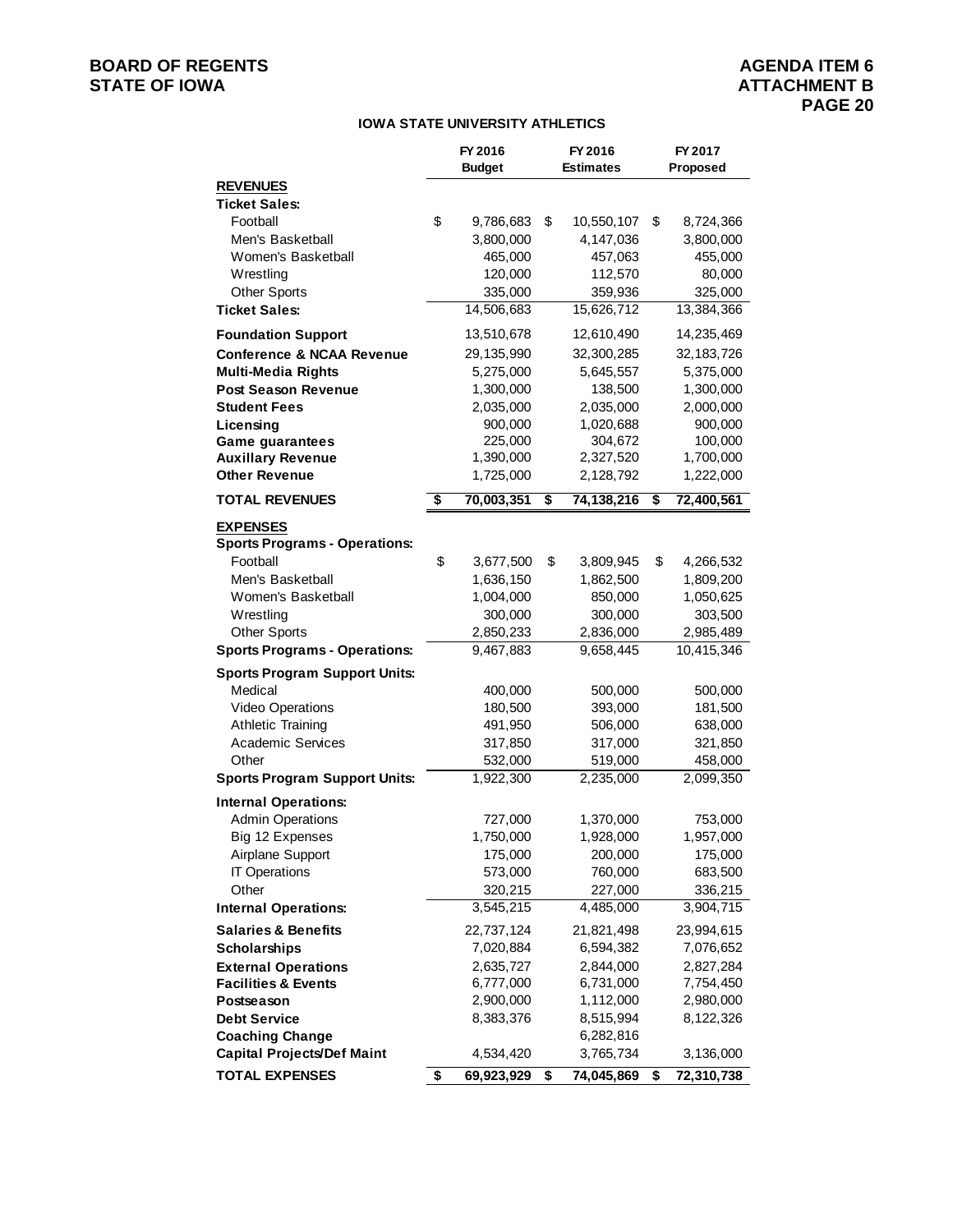#### **BOARD OF REGENTS AGENTS** AGENERATION OF REGENTS **STATE OF IOWA ATTACHMENT B**

#### ISU Residence System

The proposed Residence System budget remains very similar to that presented to the Board at the February 2016 meeting and is provided below. Operating revenues and expenditures and have been updated to reflect the Department of Residence's inclusion of the Memorial Union hotel space (71 beds) as student housing. Net operating revenues from the additional space after expenses to staff and furnish the space will be transferred to the Memorial Union resulting in a net zero impact to the Residence System's budget.

#### **Preliminary Proposed Estimates Budget Budget 2015-16 2016-17 2016-17 OPERATIONS**  Revenues **104,309,107** \$ 104,309,107 \$ 105,067,016 \$ 105,502,044 Expenditures for Operations 76,505,006 78,714,268 79,149,296 Net Revenues 27,804,101 26,352,748 26,352,748 % of Revenues 26.7% 25.1% 25.0% Debt Service (due July 1) 16,450,765 16,708,660 16,708,660 Mandatory Transfers 600,000 500,000 500,000 500,000 500,000 500,000 500,000 500,000 500,000 500,000 500,000 500,000 500,000 500,000 500,000 500,000 500,000 500,000 500,000 500,000 500,000 500,000 500,000 500,000 500,000 50 Net After Debt Service & Mandatory Transfers \$ 10,853,336 \$ 9,144,088 \$ 9,144,088 % of Revenues 2.7% 8.7% 8.7% 8.7% 8.7% 8.7% Debt Service Coverage Ratio 169% 158% 158% 158% 158% 158% University Overhead Payment  $$ 2,445,319 $ 2,446,803 $ 2,446,803$ **FUND BALANCES (June 30)** Improvement Fund 18,411,770 19,262,711 19,262,711 System Fund 18,599,704 15,657,965 15,657,965 Subtotal--Voluntary Reserves 37,011,474 34,920,676 34,920,676 Bond Reserve Fund 16,551,186 16,572,630 16,572,630 Bond Construction Fund 27,634,288 2,000,000 2,000,000 Subtotal--Mandatory Reserves 44,185,474 18,572,630 18,572,630 **Total Fund Balances (June 30)** \$ 81,196,948 \$ 53,493,306 \$ 53,493,306 **REVENUES AND EXPENDITURES DETAIL Revenues** Contracts 86,097,202 \$ 87,793,450 \$ 88,228,478 \$ Interest 306,000 325,000 325,000 Other Income 2012 2013 2014 17,905,905 16,948,566 16,948,566 Total Revenues 104,309,107 \$ 105,067,016 \$ 105,502,044 **Expenditures for Operations** Salaries, Wages & Benefits 1980 \$ 33,241,854 \$ 34,546,930 \$ 34,549,922 Cost of Food or Goods Sold 12,598,626 12,460,817 12,460,817 Other Operating Expense 19,432,717 19,931,626 20,343,662 Utilities 7, 8,238,425 885,664 8,238,425 Repairs & Maintenance 3,346,145 3,536,470 3,556,470 **Residence System Proposed Budget 2016-17**

Total Expenditures 1.1.1.1.268 \$ 76,505,006 \$ 78,714,268 \$ 79,149,296

### **Iowa State University**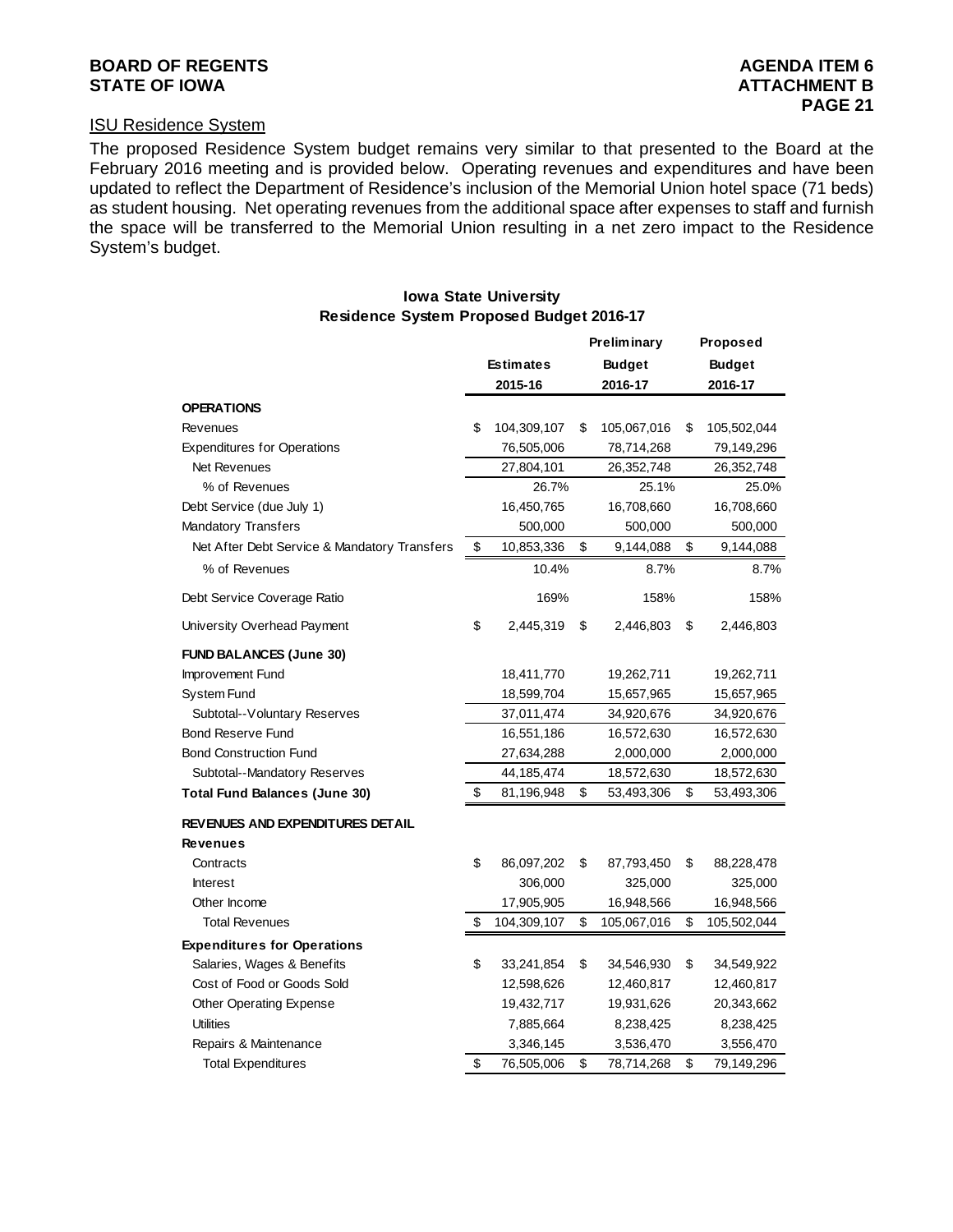#### **BOARD OF REGENTS AGENTS** AGENERATION OF REGENTS **STATE OF IOWA ATTACHMENT C**  $\blacksquare$

#### **FY 2017 BUDGETS – UNIVERSITY OF NORTHERN IOWA**

During the FY 2017 budget development process, operational decisions were made with a strong focus on the University's vision of being nationally known for innovative education, preparing students for success in a rapidly changing, globally competitive and culturally diverse world.

The University operating budget will support the following strategic goals:

- Be a leading undergraduate public university that provides a strong liberal arts foundation
- Provide rigorous and relevant graduate education that meets the needs of graduate students, the university, and the community
- Be a state and national leader in pre K-12 education
- Create and maintain an inclusive educational environment that prepares students to thrive in a diverse global environment
- Enhance the economic, social, cultural, and sustainable development of the state, and
- Ensure accountability, affordability and access.

To maintain a strong focus on university goals and priorities while maximizing the use of resources, the university is committed to active management in reducing costs, improving efficiencies, and actively pursuing enrollment strategies.

#### UNI FY 2017 General University Operating Budget

State appropriations comprise more than half (54%) of UNI's proposed FY 2017 General University operating revenue budget with tuition revenue being 45% of budgeted revenues. Projected changes in these and other revenue sources results in total operating revenue that is \$8.7 million more (5% increase) than the FY 2016 budget.



The General University's FY 2017 operating appropriation of \$97.1 million is 2.95% greater (\$2.8 million) than the FY 2016 state funding amount. The budgeted revenue increase has enabled the University to submit a balanced budget without the reliance on one-time funding for the first time since FY 2009.

In December 2015, the Board froze tuition (0% increase) for FY 2017 for undergraduate resident students after previously approving (September 2015) an annualized \$200 increase beginning with the Spring 2016 semester. A 3% increase for nonresident undergraduates and for all graduate students was also approved last December. (Agenda Item 4 proposes an additional \$300 increase to all rates previously approved by the Board.) Enrollment is projected to be 12,039 students in Fall 2016, a slight increase over Fall 2015. The proposed rates coupled with the expected enrollment is expected generate \$6.1 million in incremental revenue.

Interest income and other operating revenues are budgeted decline \$0.2 million from FY 2016 levels.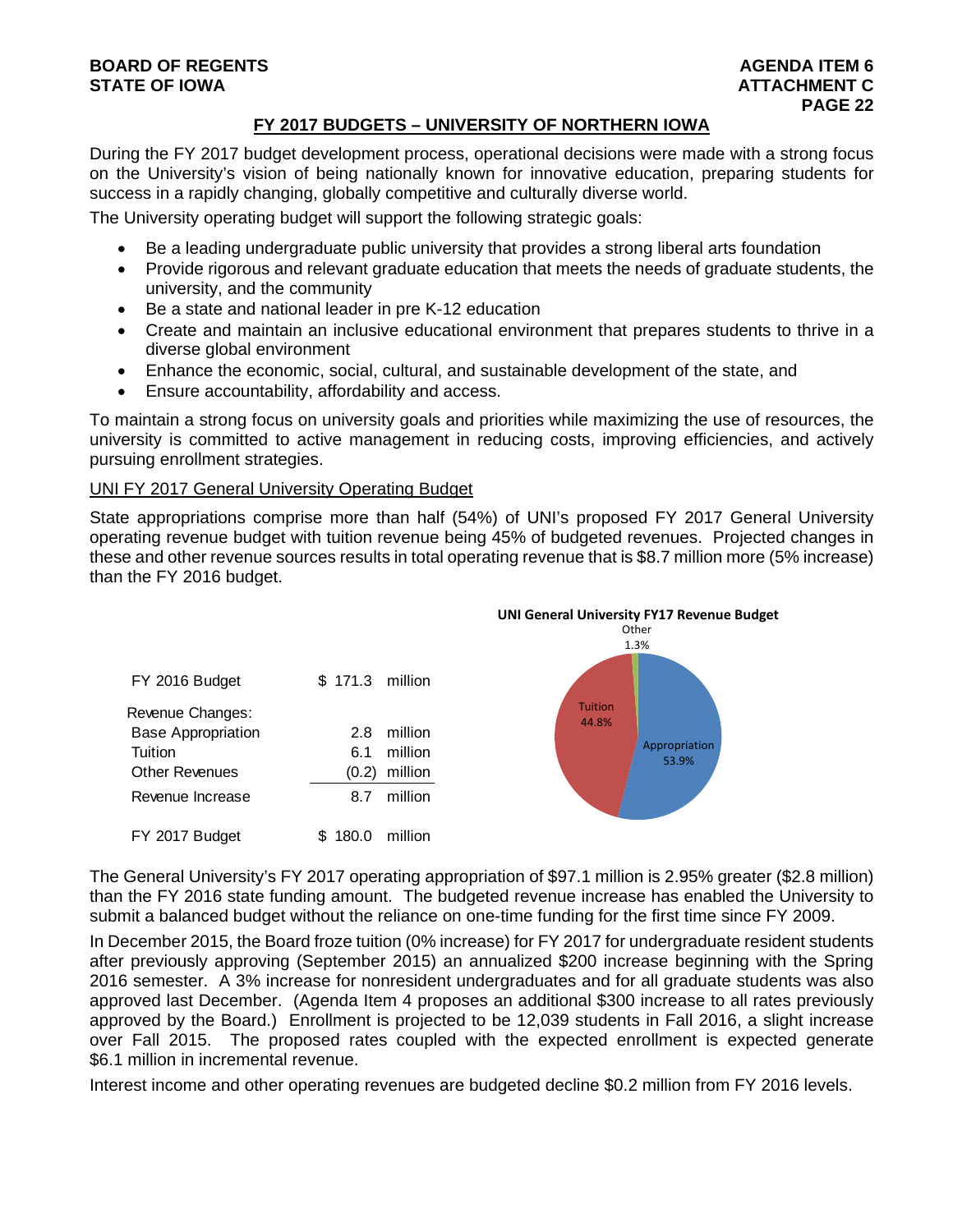The University implemented the terms of a voluntary agreement for a two-year contract with the organized faculty (UNI-United Faculty) that began July 1, 2015. The agreement provided for a wage increase of 2.5% on July 1, 2016.

Mandatory salary and related benefit increases from faculty and merit employee bargaining are included in the proposed FY 2017 budget. Salary expense budget preparation also included the salary policies for P&S staff as approved by the Executive Director. While the total salary and fringe cost increase is \$4.5 million, the net change to personnel costs after reallocations were applied is \$3.0 million.

The financial aid budget has increased 10.6% (\$1.5 million) from the new Distinguished Scholar program and to meet the needs of a slightly higher enrollment. Utilities and other expenses are projected to increase \$0.2 million when compared to FY 2016.

Enrollment management will be a top priority for FY 2017. Enrollment and related functions were reorganized within the Academic Affairs division and includes: Enrollment Management, Admissions, Registrar, and Financial Aid. Student Affairs is directing resources to elevate student life and development through programs and services that raise student success and retention and enhances programs focusing on diversity and inclusion.

The \$180 million General University budget allocated by function is shown below. Expenses related to instruction, academic support, scholarships and fellowships, and plant operations and maintenance comprise approximately 75% of all general university expenses.

#### General University Spending By Function (\$ in thousands)

|                                   | FY 2017 | % Total |
|-----------------------------------|---------|---------|
| Instruction                       | 71,621  | 39.8%   |
| Research                          | 276     | 0.2%    |
| <b>Public Service</b>             | 1,670   | 0.9%    |
| Academic Support                  | 24,895  | 13.8%   |
| <b>Student Services</b>           | 8,783   | 4.9%    |
| <b>Institutional Support</b>      | 35,038  | 19.5%   |
| Operations & Maintenance of Plant | 21,903  | 12.2%   |
| Scholarships & Fellowships        | 15,766  | 8.8%    |
| Total                             | 179.951 | 100.0%  |

#### UNI FY 2017 Special Purpose Operating Budgets

UNI's consolidated special purpose budget (\$6.6 million) on page 6 includes the Iowa Mathematics and Science Education Partnership Program (IMSEP), Recycling and Reuse Center, Real Estate Education, and Economic Development. Funding for all special purpose units has remained flat since FY 2014.

| FY 2017               |
|-----------------------|
| <b>APPROPRIATIONS</b> |
| 175.256               |
| 5.200.000             |
| 125.302               |
| 1.066.419             |
|                       |

**FY 2017**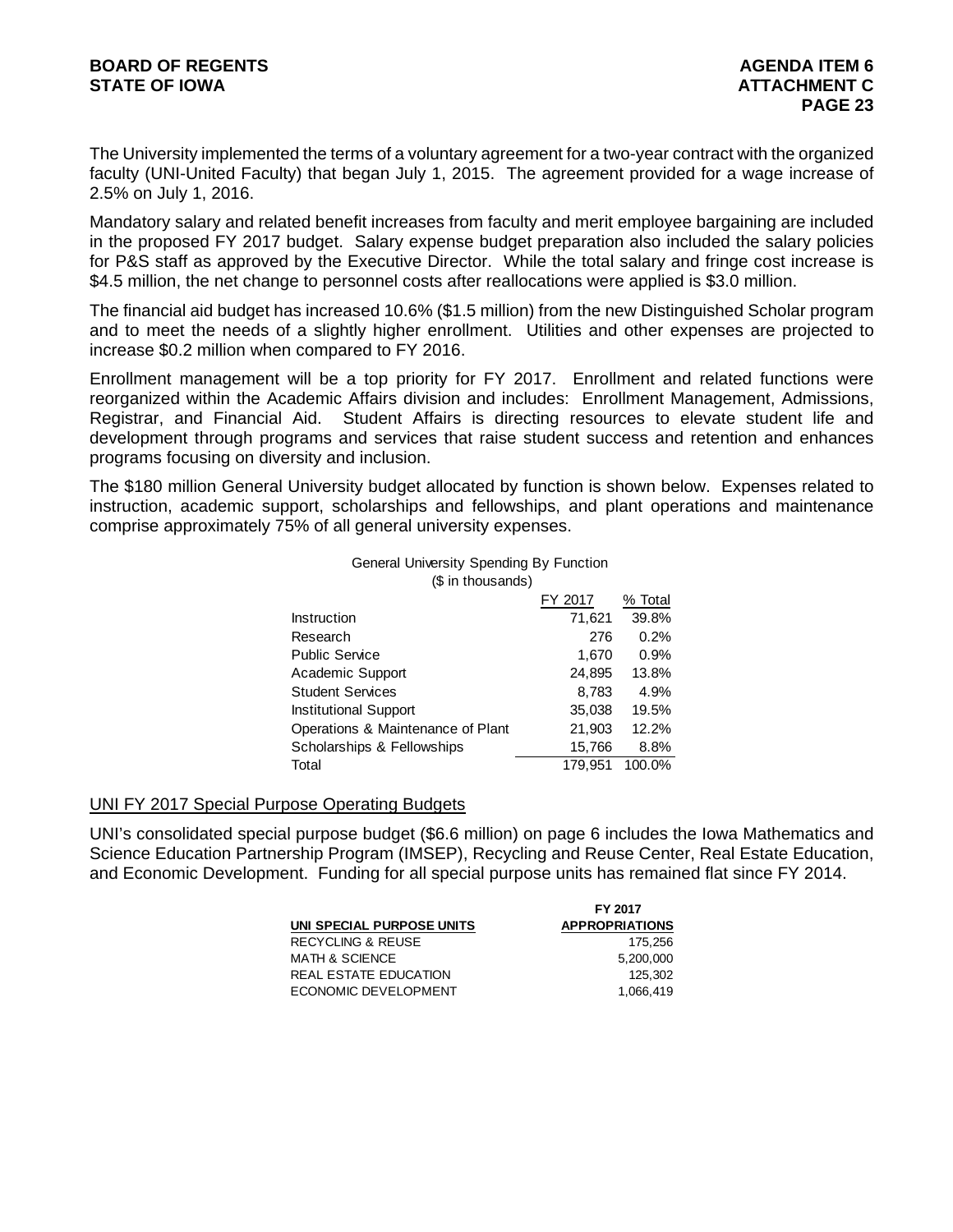#### UNI FY 2017 Restricted Budget

UNI's restricted budget includes auxiliary enterprises, capital appropriations, and revenues and expenditures from university units and operations that do not receive direct state appropriations. Major auxiliary enterprise operations include the residence system, athletics, Maucker Union, Fieldhouse Operations (UNI-Dome/McLeod), Gallagher-Bluedorn Performing Arts Center, Wellness Recreation Center and the Student Health System.

The proposed FY 2017 Restricted Fund Budget includes the following state appropriations:

| • Schindler Education Center | \$15.90 million |
|------------------------------|-----------------|
| • Tuition Replacement        | $$3.58$ million |
| • Innovation Fund            | \$ 0.90 million |

#### **UNI Athletics**

The University of Northern Iowa's FY 2017 athletic budget provided on the following page reflects revenue projections of \$14 million.

Sports income is expected to grow in FY 2017 primarily from increased ticket sales/prices for football but are partially offset by an expected decline in men's basketball ticket sales.

Since UNI Athletics does not receive substantial revenues from conference distributions and other sources, the General University does provide athletic support for scholarships and operations. The FY 2017 athletic budget includes \$4.35 million in General University support (2.4% of the budget).

Alumni/Foundation support has increased when compared to the FY 2016 budget due to the successes of the Panther Scholarship Club, Rally in the Valley event, and other fundraising events.

Administration and General expenses for FY 2017 include the second of four annual \$250,000 transfers to pay back a one-time supplement received from non-GEF sources to cover a shortfall in a previous year.

Scholarship costs of approximately \$4.0 million for the equivalent of 189 scholarships are included in the applicable sports expense lines. The scholarship amount also includes a cost of attendance stipend for men's basketball and women's volleyball scholarship athletes for academic supplies, transportation and some personal costs as calculated by the financial aid office. The annual stipend amounts range from \$2,000 to \$2,400 at a total annual cost to Athletics of approximately \$53,000.

Sports expenses are expected to increase when compared to FY 2016 budget. Football and men's basketball expense projections higher for FY 2017 because of the inclusion of potential post-season travel expenses and higher coaching contractual payments.

The UNI athletic department purchases services that benefit numerous entities within the University. These include in part, tuition and room/board from scholarship payments, business services, public safety, marketing and utilities. Athletics is projected to provide \$4.4 million in FY 2017 to these University entities for the services.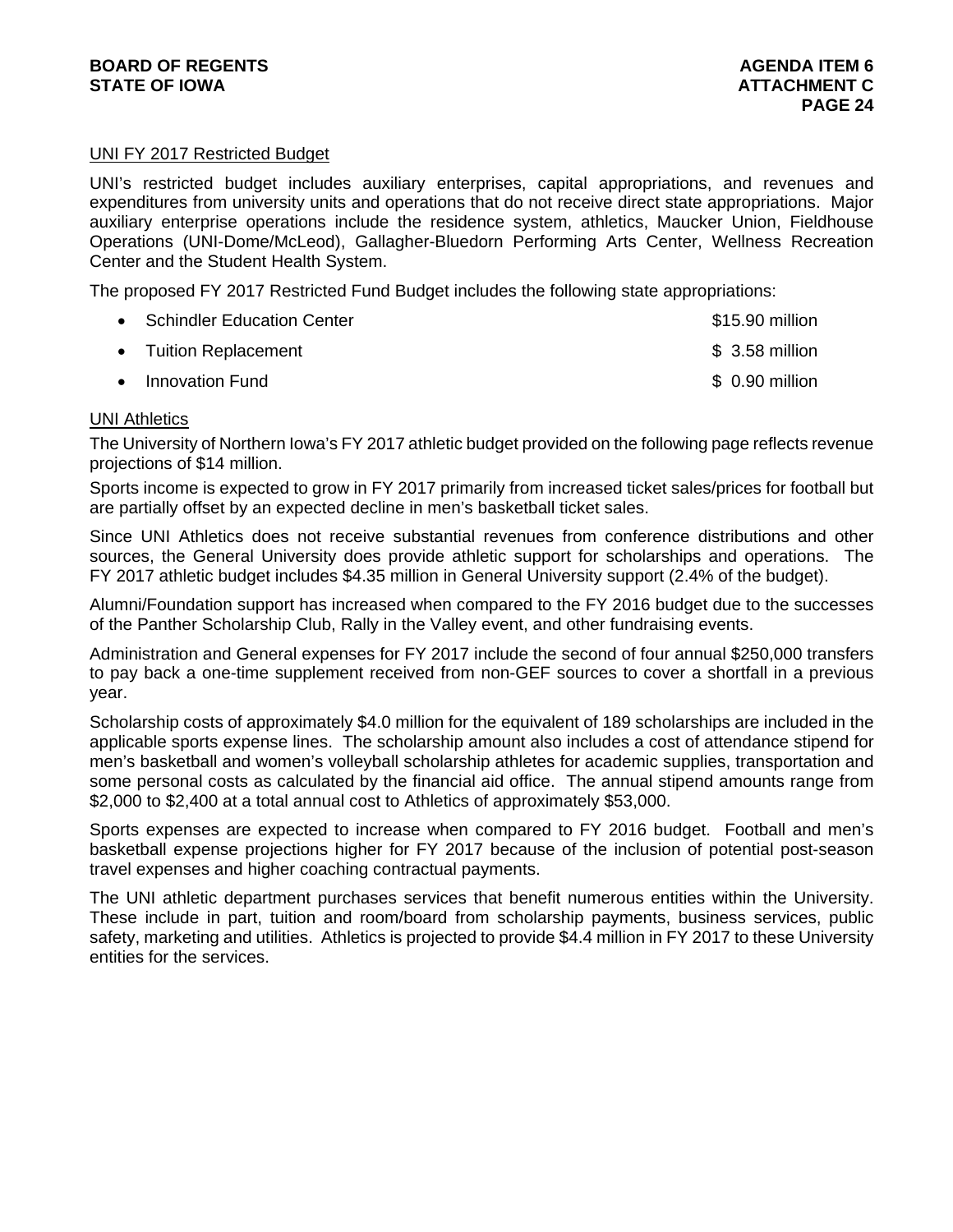## **BOARD OF REGENTS**<br> **BOARD OF REGENTS**<br> **STATE OF IOWA**<br> **ATTACHMENT C**

#### **University of Northern Iowa FY 2017 Proposed Athletic Budget**

|                                     | FY 2016<br>Original | FY 2016<br>Projected | FY 2017<br>Proposed |  |
|-------------------------------------|---------------------|----------------------|---------------------|--|
|                                     | <b>Budget</b>       | <b>Actuals</b>       | <b>Budget</b>       |  |
| <b>INCOME</b>                       |                     |                      |                     |  |
| Football                            | 1,154,000           | 1,111,617            | 1,394,500           |  |
| Men's Basketball                    | 1,373,000           | 1,379,187            | 1,223,000           |  |
| Men - All Other Sports              | 86,000              | 95,905               | 92,500              |  |
| Women - All Sports                  | 160,500             | 239,064              | 298,900             |  |
| <b>Subtotal - Sports</b>            | 2,773,500           | 2,825,773            | 3,008,900           |  |
| <b>Other Income</b>                 |                     |                      |                     |  |
| <b>Student Activity Fee</b>         | 1,998,139           | 1,998,139            | 2,042,859           |  |
| University Support for:             |                     |                      |                     |  |
| <b>General Athletics Operations</b> | 2,826,801           | 2,871,385            | 3,067,000           |  |
| Scholarships                        | 1,283,481           | 1,283,481            | 1,283,481           |  |
| Alumni/Foundation Support           | 1,305,500           | 1,425,616            | 1,430,000           |  |
| <b>Athletic Marketing</b>           | 1,201,500           | 1,274,559            | 1,252,500           |  |
| Athletic Conf/NCAA Support          | 954,700             | 1,273,011            | 1,233,420           |  |
| Novelties - Outings                 | 259,500             | 301,557              | 331,300             |  |
| General                             | 465,000             | 268,800              | 368,500             |  |
| <b>Subtotal - Other</b>             | 10,294,621          | 10,696,548           | 11,009,060          |  |
| <b>TOTAL INCOME</b>                 | 13,068,121          | 13,522,321           | 14,017,960          |  |
| <b>EXPENSES</b>                     |                     |                      |                     |  |
| <b>Men's Sports</b>                 |                     |                      |                     |  |
| Football                            | 3,025,725           | 3,329,017            | 3,549,250           |  |
| <b>Basketball</b>                   | 2,163,764           | 2,540,615            | 2,573,679           |  |
| All Other Men's Sports              | 1,211,540           | 1,239,582            | 1,226,743           |  |
| <b>Subtotal - Men's Sports</b>      | 6,401,029           | 7,109,214            | 7,349,672           |  |
| <b>Women's Sports</b>               |                     |                      |                     |  |
| <b>Basketball</b>                   | 987,706             | 1,066,388            | 988,089             |  |
| Volleyball                          | 775,945             | 830,472              | 789,914             |  |
| All Other Women's Sports            | 2,201,716           | 2,307,286            | 2,194,671           |  |
| <b>Subtotal - Women's Sports</b>    | 3,965,367           | 4,204,146            | 3,972,674           |  |
| <b>Other Expenses</b>               |                     |                      |                     |  |
| <b>Athletic Training</b>            | 209,360             | 183,468              | 189,810             |  |
| <b>Administration &amp; General</b> | 1,865,186           | 1,814,322            | 1,887,242           |  |
| Athletic Marketing & Sports Info    | 457,573             | 484,736              | 488,345             |  |
| Contingency                         | 169,606             | 264,133              | 130,217             |  |
| <b>Subtotal - Other Expenses</b>    | 2,701,725           | 2,746,659            | 2,695,614           |  |
| <b>TOTAL EXPENSES</b>               | 13,068,121          | 14,060,019           | 14,017,960          |  |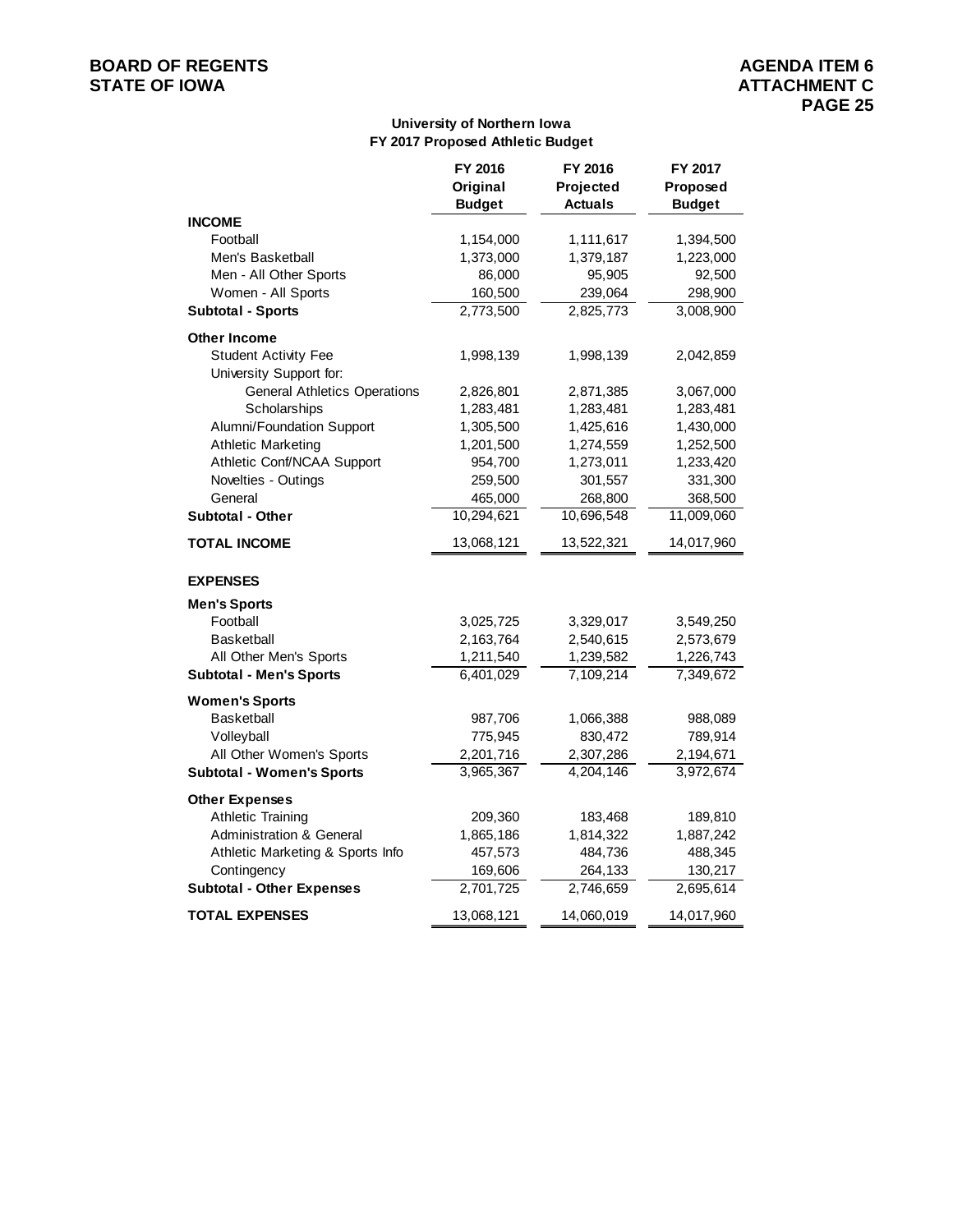## **BOARD OF REGENTS** AGENERATION AGENERATION OF REGENTS

**Preliminary Proposed**

#### UNI Residence System

The Board received a preliminary FY 2017 residence system budget as a part of the governance report at its February 2016 meeting. All revenue and expense categories in the proposed budget have been adjusted slightly based on updated occupancy and cost projections. The debt service amount has been updated to reflect the actual amount which includes the bonds sold in February 2016 for the Lawther Hall renovation project.

#### **University of Northern Iowa Residence System Proposed Budget 2016-17**

| Residence System Proposed Budget 2010-17 |  |  |
|------------------------------------------|--|--|
|                                          |  |  |

|                                              | <b>Estimates</b><br>2015-16 |              | <b>Budget</b><br>2016-17 |              | <b>Budget</b><br>2016-17 |              |
|----------------------------------------------|-----------------------------|--------------|--------------------------|--------------|--------------------------|--------------|
| OPERATIONS                                   |                             |              |                          |              |                          |              |
| Revenues                                     |                             | \$39,054,010 |                          | \$41,300,523 |                          | \$41,117,437 |
| <b>Expenditures for Operations</b>           |                             | 26,600,776   |                          | 28,632,127   |                          | 28,346,777   |
| Net Revenues                                 |                             | 12,453,234   | 12,668,396               |              | 12,770,660               |              |
| % of Revenues                                |                             | 31.9%        |                          | 30.7%        |                          | 31.1%        |
| Debt Service (due July 1)                    |                             | 6,749,590    |                          | 7,541,393    |                          | 7,457,260    |
| Mandatory Transfers                          |                             | 330,000      |                          | 330,000      | 330,000                  |              |
| Net After Debt Service & Mandatory Transfers |                             | \$5,373,644  |                          | \$4,797,003  |                          | \$4,983,400  |
| % of Revenues                                |                             | 13.8%        |                          | 11.6%        |                          | 12.1%        |
| Debt Service Coverage Ratio                  |                             | 185%         |                          | 168%         |                          | 171%         |
| University Overhead Payment                  | \$                          | 713,949      | \$                       | 765,803      | \$                       | 758,669      |
| <b>FUND BALANCES (June 30)</b>               |                             |              |                          |              |                          |              |
| Improvement Fund                             | \$                          | 2,395,431    | \$                       | 2,393,392    | \$                       | 2,840,611    |
| <b>System Fund</b>                           |                             | 11,776,379   |                          | 13,617,072   |                          | 14,841,355   |
| Subtotal--Voluntary Reserves                 |                             | 14,171,810   |                          | 16,010,464   |                          | 17,681,966   |
| <b>Bond Reserve Fund</b>                     |                             | 6,115,951    | 8,143,958                |              |                          | 8,015,196    |
| <b>Bond Construction Fund</b>                | 3,000,000                   |              |                          | 5,000,000    |                          |              |
| Subtotal--Mandatory Reserves                 | 6,115,951                   |              | 11,143,958               |              |                          | 13,015,196   |
| <b>Total Fund Balances (June 30)</b>         |                             | \$20,287,761 | \$27,154,422             |              | \$30,697,162             |              |
| REVENUES AND EXPENDITURES DETAIL             |                             |              |                          |              |                          |              |
| <b>Revenues</b>                              |                             |              |                          |              |                          |              |
| Contracts                                    |                             | \$33,061,860 |                          | \$35,358,672 |                          | \$35,103,886 |
| Interest                                     |                             | 219,525      |                          | 350,000      |                          | 350,000      |
| Other Income                                 |                             | 5,772,625    |                          | 5,591,851    |                          | 5,663,551    |
| <b>Total Revenues</b>                        |                             | \$39,054,010 |                          | \$41,300,523 |                          | \$41,117,437 |
| <b>Expenditures for Operations</b>           |                             |              |                          |              |                          |              |
| Salaries, Wages & Benefits                   |                             | \$15,030,633 |                          | \$15,958,665 |                          | \$15,796,950 |
| Cost of Food or Goods Sold                   |                             | 4,637,031    |                          | 4,935,253    |                          | 4,811,622    |
| <b>Other Operating Expense</b>               |                             | 2,724,735    |                          | 2,638,610    |                          | 2,638,606    |
| <b>Utilities</b>                             |                             | 2,609,445    |                          | 3,555,399    |                          | 3,555,399    |
| Repairs & Maintenance                        |                             | 1,598,932    |                          | 1,544,200    |                          | 1,544,200    |
| <b>Total Expenditures</b>                    |                             | \$26,600,776 |                          | \$28,632,127 |                          | \$28,346,777 |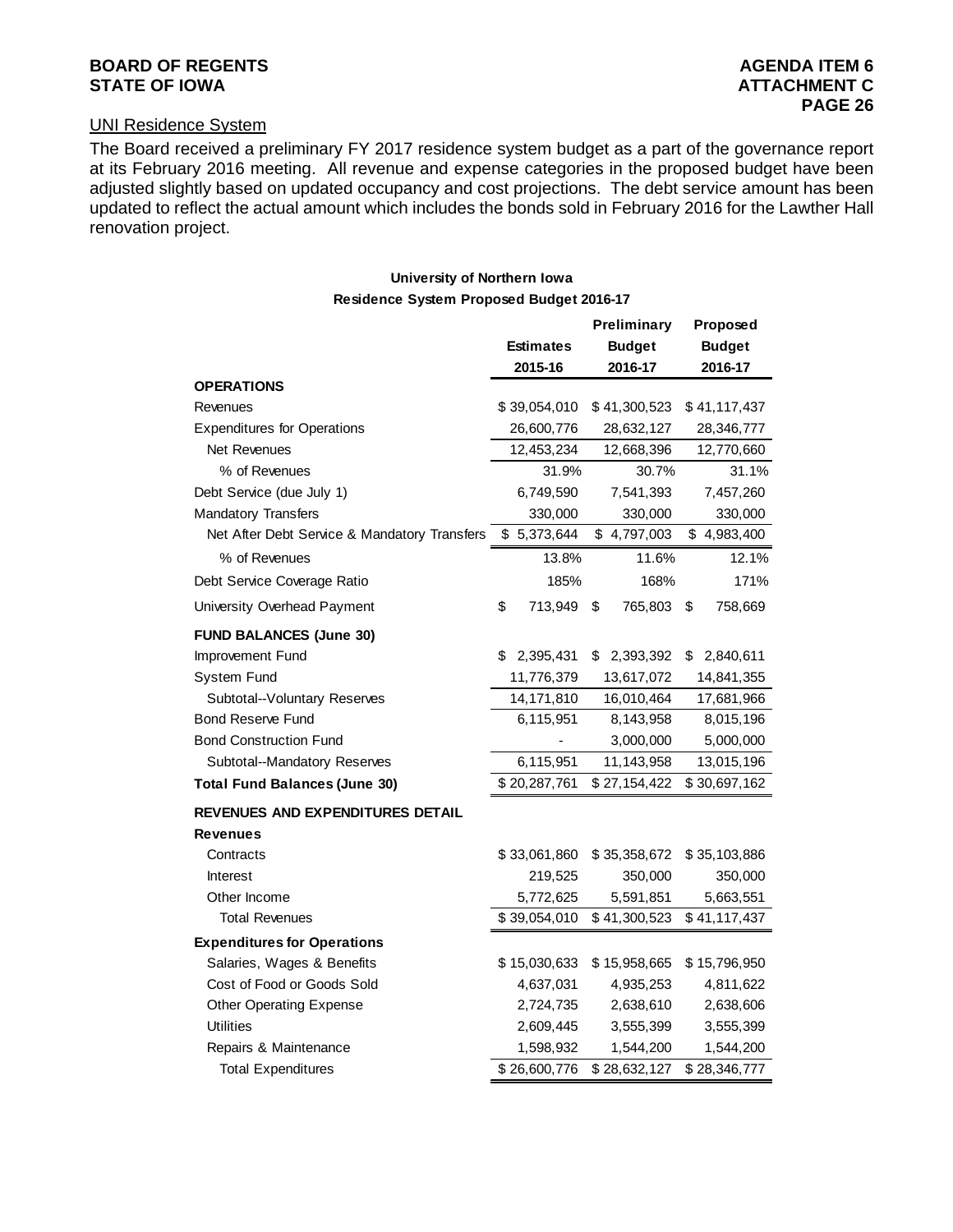#### **FY 2017 BUDGET – IOWA PUBLIC RADIO**

The FY 2017 budget supports the realignment of IPR based on the merger of the three stations in an effort to improve and expand service and outreach to Iowans. The proposed FY 2017 budget was approved by the Finance Committee of IPR's Board of Directors on June 29, 2016 and will be considered for approval by the IPR Board at its meeting on July 14, 2016.

- University support for FY 2017 remains flat when compared to FY 2016.
- Budgeted increases in fundraising revenue from memberships and major gifts are partially offset by expected smaller decreases in major gifts and event revenue.
- Salary expenses are estimated to increase in FY 2017 primarily due to salary increases of approximately 2.5% for staff and the impact of the Department of Labor's overtime rules that become effective on December 1, 2016.
- Professional service costs are expected to increase due to fundraising expenses associated with increased memberships, insurance and audience research.
- Generally, the remaining operating expenses are estimated to increase primarily from additional repairs and maintenance, postage costs for direct mail campaigns, and professional development.

|                                        | <b>FY16 BUDGET</b> |            | <b>FY17 BUDGET</b> |            | <b>DIFFERENCE</b> |            |
|----------------------------------------|--------------------|------------|--------------------|------------|-------------------|------------|
| <b>OPERATING INCOME</b>                |                    |            |                    |            |                   |            |
| <b>University Support</b>              | \$                 | 944,800    | \$                 | 944,800    | \$                |            |
| State of Iowa Appropriation            |                    | 391,568    |                    | 391,568    |                   |            |
| Federal Support - CPB                  |                    | 624,806    |                    | 621,187    |                   | (3,619)    |
| Fundraising                            |                    | 5,477,500  |                    | 5,827,250  |                   | 349,750    |
| <b>TOTAL OPERATING INCOME</b>          | \$                 | 7,438,674  | \$                 | 7,784,805  | \$                | 346,131    |
| <b>OPERATING EXPENSES</b>              |                    |            |                    |            |                   |            |
| Compensation                           | \$                 | 3,915,069  | \$                 | 4,073,694  | \$                | 158,625    |
| <b>Programming Fees</b>                |                    | 1,115,544  |                    | 1,118,639  |                   | 3,094      |
| <b>Facilities</b>                      |                    | 558,189    |                    | 560,467    |                   | 2,278      |
| Professional/Other Services            |                    | 638,316    |                    | 672,311    |                   | 33,996     |
| Telecommunications                     |                    | 227,234    |                    | 230,474    |                   | 3,240      |
| Depreciation Expense                   |                    | 463,303    |                    | 443,764    |                   | (19, 539)  |
| Printing                               |                    | 91,000     |                    | 109,750    |                   | 18,750     |
| <b>Supplies</b>                        |                    | 128,547    |                    | 128,244    |                   | (303)      |
| Travel                                 |                    | 97,080     |                    | 96,061     |                   | (1,019)    |
| Other                                  |                    | 200,243    |                    | 232,504    |                   | 32,260     |
| <b>TOTAL OPERATING EXPENSES</b>        |                    | 7,434,525  | \$                 | 7,665,907  | \$                | 231,382    |
| <b>NET OPERATING INCOME (LOSS)</b>     |                    | 4,149      | \$                 | 118,898    | \$                | 114,749    |
| <b>NON-OPERATING INCOME (EXPENSE):</b> |                    |            |                    |            |                   |            |
| <b>Rental Revenue</b>                  | \$                 | 118,566    | \$                 | 90,175     | \$                | (28, 391)  |
| <b>Investment Earnings</b>             |                    | 25,150     |                    |            |                   | (25, 150)  |
| State of Iowa Capital Appropriation    |                    | 100,000    |                    | 100,000    |                   |            |
| <b>Equipment Grant Revenue</b>         |                    | 50,000     |                    |            |                   | (50,000)   |
| Equipment, Capitalized                 |                    | (267, 820) |                    | (289, 596) |                   | (21, 776)  |
| Equipment, Non-Capitalized             |                    | (25, 400)  |                    | (14,900)   |                   | 10,500     |
| <b>Debt Service</b>                    |                    | (4, 578)   |                    | (932)      |                   | 3,646      |
| TOTAL NON-OPERATING INCOME (EXPENSE)   | \$                 | (4,082)    | \$                 | (115, 253) | \$                | (111, 171) |
| <b>NET ALL ACTIVITY</b>                | \$                 | 67         | \$                 | 3,645      | \$                | 3,578      |